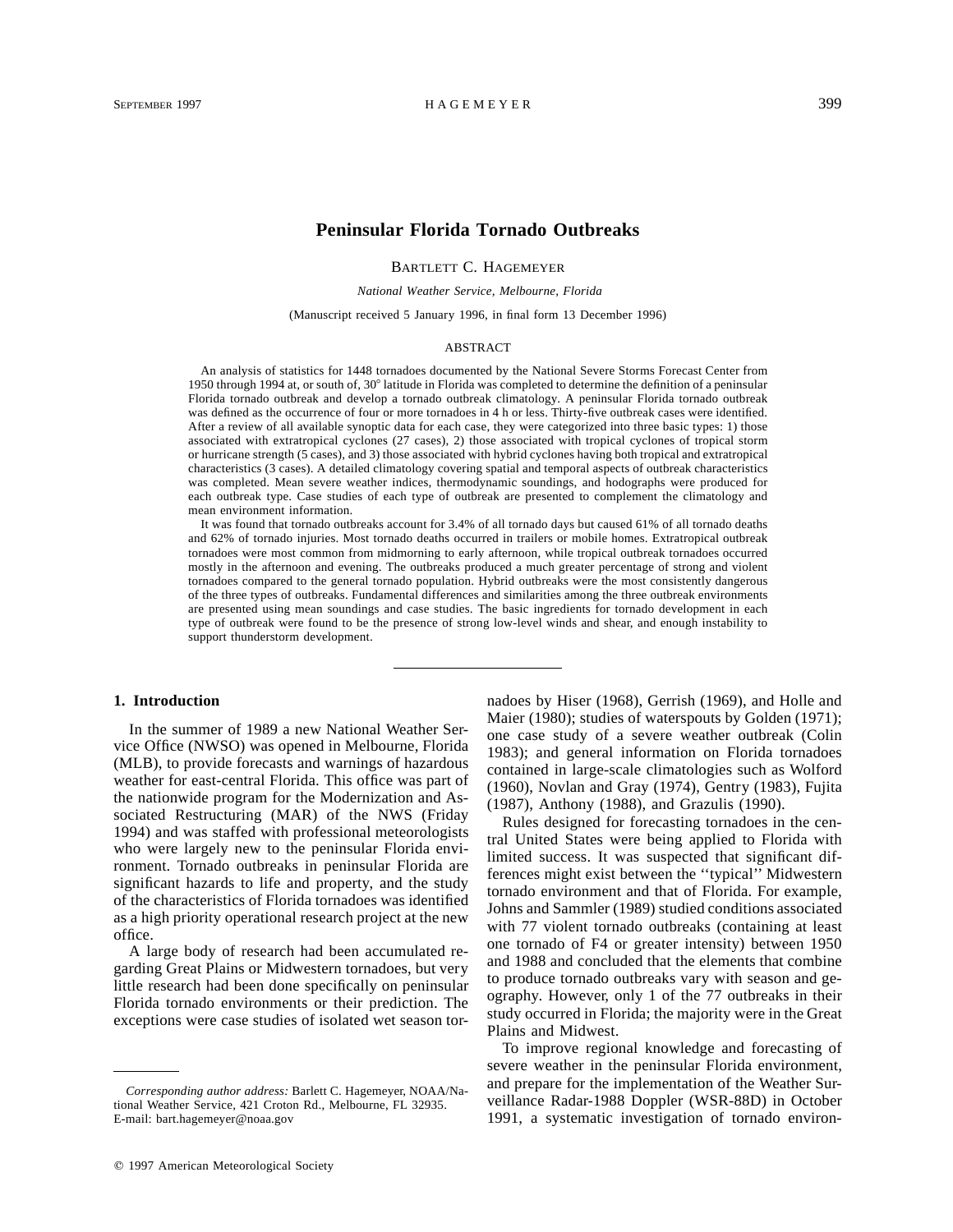

FIG. 1. Map of study area. Peninsular Florida is considered all of the peninsula south of 30°N latitude (shaded area).

ments began in late 1989 at the Melbourne NWSO. Early research concentrated on establishing a basic tornado climatology (Schmocker et al. 1990) and investigating seasonal characteristics of tornado proximity soundings for east-central Florida (Hagemeyer and Schmocker 1991). Further analysis of the tornado forecast challenge concerned the general characteristics of east-central Florida extratropical tornado outbreaks (Hagemeyer and Schmocker 1992), the relationship of tornado outbreaks to common severe weather indices (Hagemeyer and Matney 1993a), and characteristics of hybrid (tropical–extratropical) tornado outbreaks (Hagemeyer and Matney 1993b). The investigation of tornado outbreaks was expanded to include all of peninsular Florida in the fall of 1993 (Hagemeyer and Matney 1994), and a climatology of Florida tropical cyclone tornadoes and outbreaks was completed in 1994 (Hagemeyer and Hodanish 1995).

Despite these incremental increases in knowledge, the recent hybrid cyclone, extratropical cyclone, and tropical cyclone killer tornado outbreaks of 2 October 1992 (DOC 1993), 12–13 March 1993 (DOC 1994), and 15 November 1994 (Spratt et al. 1997), respectively, illustrate the need to widely disseminate a comprehensive documentation of peninsular Florida tornado outbreak characteristics to the forecast community.

This paper will present a detailed peninsular Florida tornado outbreak climatology, including characteristics of the outbreak environments and their variability. Comparisons and brief case studies of each type of outbreak will also be presented. This information should result in a better understanding of peninsular Florida tornado outbreaks and improvements in their forecasting. It should also aid in community hazardous weather awareness and disaster preparedness efforts.

### **2. Tornado outbreak definition and categorization**

The fundamental question of ''what is a peninsular Florida tornado outbreak?'' had to be answered before a study of outbreak characteristics could begin. In the 1940s the NWS and Air Weather Service (AWS) defined



FIG. 2. Number of peninsular Florida tornadoes per tornado day (1950–94).

a ''family outbreak'' as five or more tornadoes associated with a weather system on a given day (Pautz 1969). Since then, the NWS Storm Prediction Center (formally called the National Severe Storms Forecast Center) has refined the definition to cover occurrences over a relatively small area of six or more tornadoes as a family outbreak, (6–10 tornadoes a small outbreak, 11–20 a moderate outbreak, and greater than 20 a large outbreaks). Galway (1977) addressed the need for a tornado outbreak definition that might apply to most of the nation east of the Continental Divide but came up with no definitive answer. Grazulis (1993) defined an outbreak as a group or family of six or more tornadoes spawned by the same general weather system. Based on the literature to date, there is clearly a need for more precise regional definitions of outbreaks based on climatological data.

A study by Fujita (1987) illustrated that peninsular Florida tornadoes are rarely associated with large-scale outbreaks affecting the rest of the nation. To determine the regional definition, an analysis of 1448 tornadoes documented by the Storm Prediction Center from 1950 through 1994 at, or south of,  $30^{\circ}$ N and east of  $84^{\circ}$ W in Florida was completed (shaded area in Fig. 1). The number of peninsular Florida tornadoes reported per tornado day is shown on Fig. 2 (a tornado day is any day with at least one tornado reported), similar to Fujita's (1987) analysis of the national tornado population. Figure 2 clearly shows that most tornadoes occur singly, and rarely are more than three tornadoes reported in a day. Only 48 (4.8%) of the 998 tornado days had four or more tornadoes reported. This threshold of four tornadoes per day provided a logical starting point in the regional definition of an outbreak. The next step was to establish an objective outbreak time limit.

A graph of the minimum time duration for at least four tornadoes to occur in the 48 cases of days with four or more tornadoes is shown as Fig. 3. The graph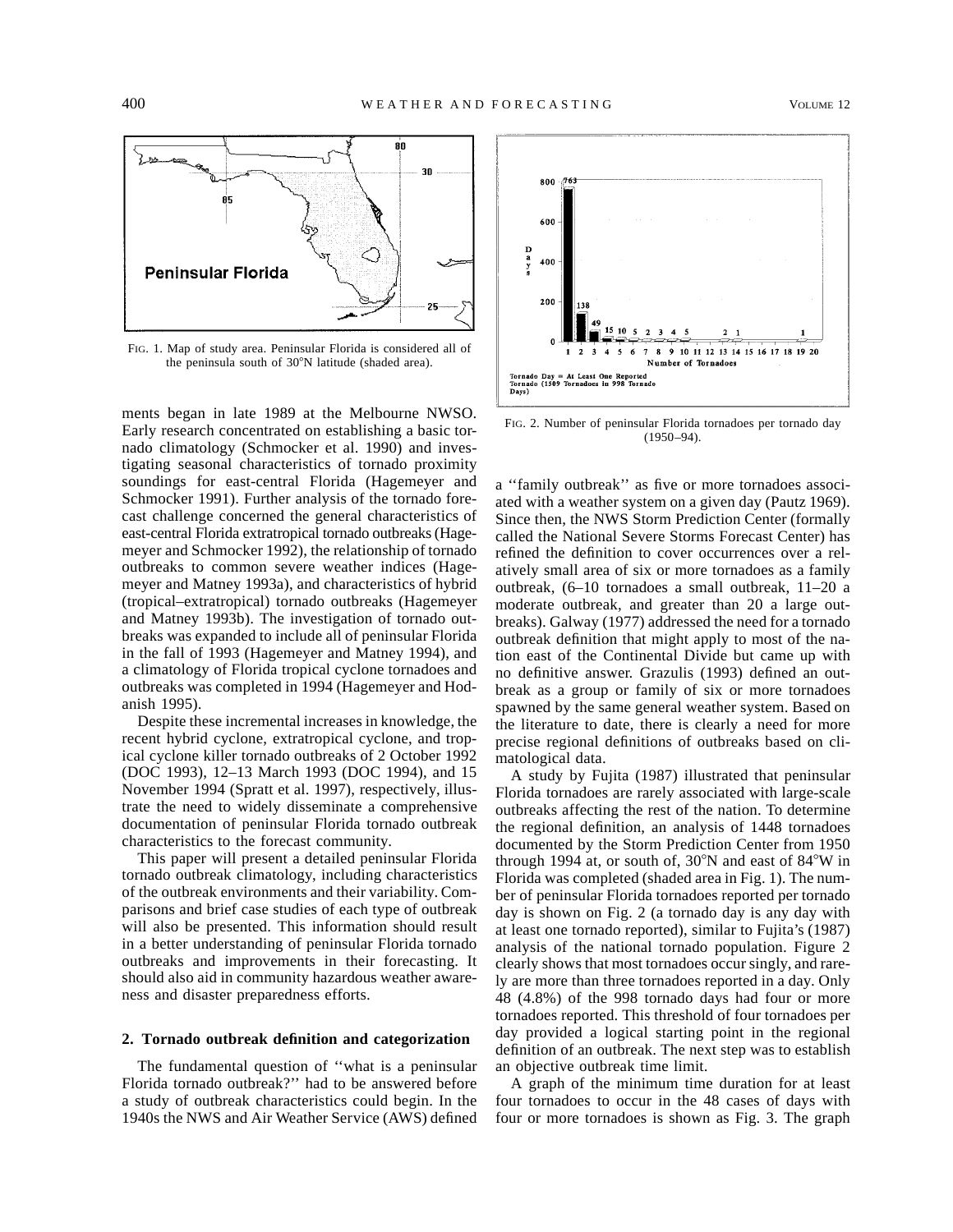

FIG. 3. Minimum duration of four-tornado occurrences on 48 days with four or more tornadoes (1950–94).

clearly shows that the great majority (83%) of the cases occur in less than 4 h (outbreaks stretching over 2 days, i.e., in progress at midnight, were allowed for). Thus, a peninsular Florida tornado outbreak was defined to be the occurrence of four or more tornadoes in 4 h or less at, or south of,  $30^{\circ}$ N. The beginning time of an outbreak was defined as the time of the first tornado, and the ending time was defined as the time of the last tornado before a minimum of a 4-h break in tornado activity. These criteria seem reasonable for the Florida peninsula that is only about 125 n mi across at its widest point. As will be shown in section 3, most synoptic systems that cause outbreaks are fast-moving extratropical cyclones. These temporal criteria eliminated 8 of the 48 candidate cases.

The remaining 40 candidate outbreak cases were then categorized into synoptic types by reviewing all available surface and upper air data from the National Climatic Data Center. Examination of these synoptic data for each outbreak case indicated they could be placed into four basic categories: 1) those associated with extratropical cyclones (27 cases); 2) those associated with tropical cyclones of hurricane or tropical storm intensity (5 cases); 3) those associated with hybrid cyclones (3 cases), having both tropical and extratropical characteristics (Neumann et al. 1993); and 4) those with no clearly defined synoptic triggering mechanism that were characterized by weak flow patterns (5 cases). An example typical of a weak-flow case is during the wet season when two tornadoes might occur in the afternoon near Tampa with the west coast sea breeze and two tornadoes might occur along the southeast coast with the east coast sea breeze, all within a few hours of each other. While this scenario meets the temporal criteria of four tornadoes in 4 h in peninsular Florida, it is not considered an outbreak. For the purpose of this study the tornadoes had to be related to the same forcing mechanisms associated with synoptic weather elements (i.e., a squall line in the warm sector of an extratropical cyclone) to be considered part of a true outbreak. The 5 weak flow cases were thus eliminated, leaving 35 outbreaks identified from 1950 through 1994.

The five tropical cases include three hurricanes and two tropical storms. There is no historical evidence of a tropical depression ever producing a tornado outbreak, although a few have produced tornadoes (Hagemeyer and Hodanish 1995). The three hybrid outbreaks were characterized by lower-tropospheric tropical or subtropical lows originating in the Gulf of Mexico and interacting with midlatitude upper troughs.

#### **3. Tornado outbreak characteristics**

#### *a. General overview*

A summary of *Storm Data* (NOAA 1959–94) and National Summary (DOC 1950–59) entries for each tornado outbreak are contained in Table 1. The outbreaks are listed by order of the day of the year that they occurred. Tropical cyclone and hybrid cases are shown by symbols  $(*)$  and  $(+)$  next to their dates, respectively. The rest are extratropical. Table 1 contains information on the duration of each outbreak, number and intensity [F scale, Fujita (1981)] of tornadoes, and whether reports were received of severe thunderstorm winds, hail, heavy rain or flooding, and lightning casualties or damage. All weather-related deaths and injuries and their causes during the outbreak are also listed.

The cyclones associated with the outbreaks were at times of such an intensity that they produced several hazardous weather elements besides tornadoes and have been directly responsible for 80 deaths and 1193 injuries. Tornado outbreaks account for only 3.4% of tornado days, but they have caused 61% of tornado deaths and 62% of tornado injuries. Killer tornadoes occurred in 10 outbreaks and accounted for 29 deaths. Tornado deaths and serious injuries were most often associated with occupants of trailers or mobile homes. The two deadliest outbreaks, 4 April 1966 and 12–13 March 1993, accounted for 43% of all outbreak deaths and 55% of tornado deaths. However, the most consistently deadly outbreaks occurred with tropical and hybrid cyclones. Seven of the 27 extratropical dry season (November– April) outbreaks (26%) caused fatalities, totaling 46, while seven of the eight (88%) tropical and hybrid outbreaks were killers, causing a combined total of 34 fatalities.

Drownings occurred in eight outbreaks and accounted for 39 deaths. They resulted from boats capsizing on lakes and coastal waters in high winds and seas, storm surge inundation, river flooding, and urban flooding of roadways and drainage ditches. The greatest number of drownings occurred in an extremely rare extratropical storm surge and in ships lost at sea during the ''superstorm'' of March 1993 (DOC 1994).

Severe thunderstorm winds are common with tornado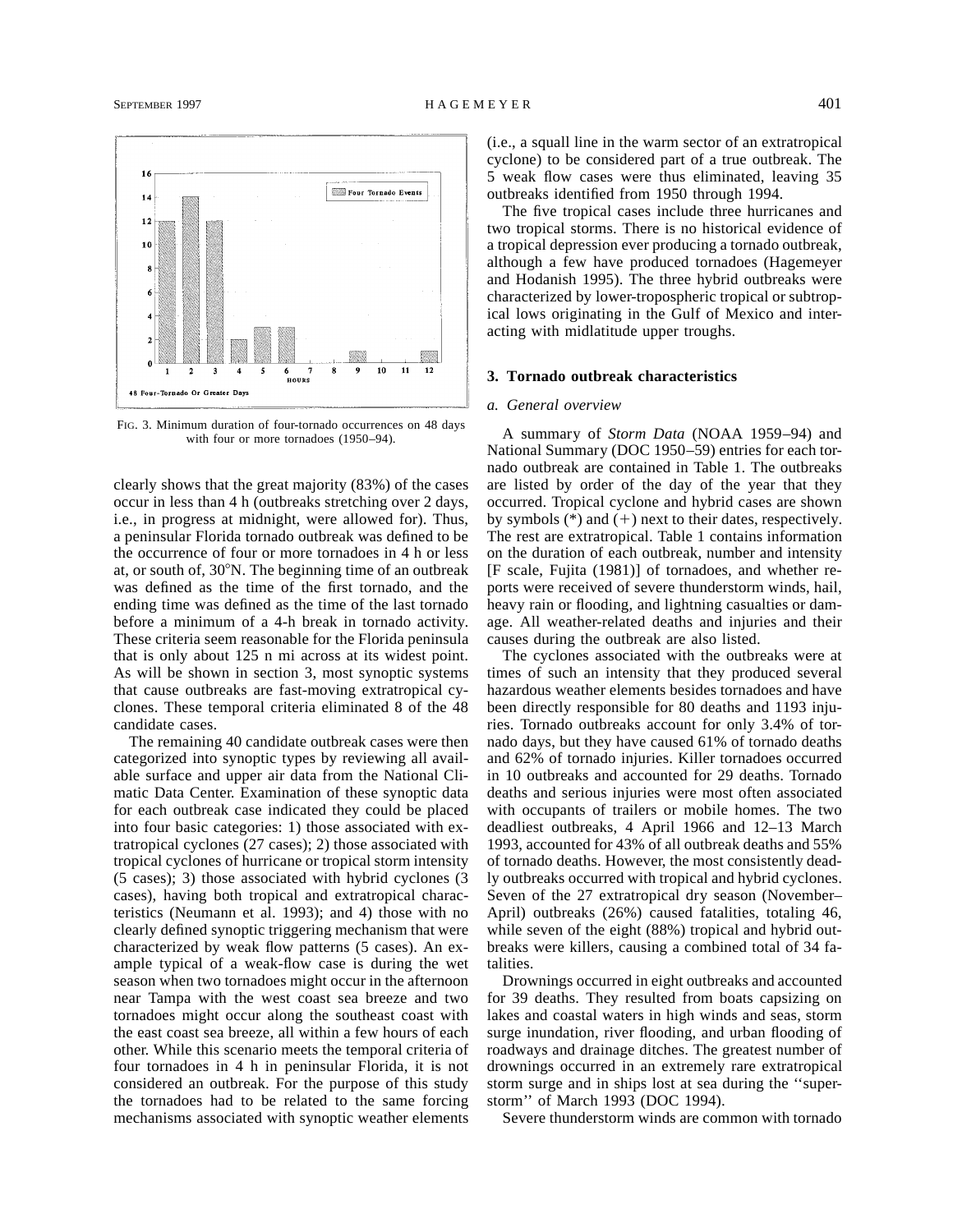|         |                         | Duration  | Tornadoes      |                  |                         |                |                |                  |             |             |             |             |                                           |
|---------|-------------------------|-----------|----------------|------------------|-------------------------|----------------|----------------|------------------|-------------|-------------|-------------|-------------|-------------------------------------------|
| $^{\#}$ | Date                    | (EST)     | F <sub>0</sub> | $\mathbf{1}$     | $\overline{c}$          | 3              | $\overline{4}$ | $\overline{?}$   | WND HL      |             |             | RN LTG      | $\nabla$ Deaths/injuries                  |
|         |                         |           |                |                  |                         |                |                |                  |             |             |             |             |                                           |
| 1.      | 3 January 1994          | 1445-1730 | 5              | $\mathbf{1}$     |                         |                |                |                  | $\mathbf X$ |             |             |             | 0/1                                       |
| 2.      | 6 January 1970          | 1005-1135 |                | $\,1$            | $\mathbf{1}$            |                |                | $\boldsymbol{2}$ | $\mathbf X$ |             |             |             | 0/5                                       |
| 3.      | 19 January 1978         | 1350-1703 | 3              | $\overline{c}$   |                         |                |                |                  | $\mathbf X$ |             |             |             | 0/0                                       |
| 4.      | 24 January 1979         | 0200-0555 |                |                  |                         |                |                | 6                | $\mathbf X$ |             |             |             | 0/1                                       |
| 5.      | 28 January 1973         | 1135-1330 |                | 1                | 3                       |                |                |                  |             |             |             |             | 0/24                                      |
| 6.      | 2 February 1983         | 0430-1320 | 1              | 7                | 6                       |                |                |                  | $\mathbf X$ |             |             |             | $\triangle$ 2/31 $\triangle$              |
| 7.      | 3 February 1970         | 0730-0945 | $\mathbf{1}$   | $\mathfrak{2}$   | $\mathfrak{Z}$          |                |                | $\mathbf{1}$     | $\mathbf X$ |             |             |             | 0/0                                       |
| 8.      | 23 February 1965        | 1050-1245 |                | $\mathfrak{2}$   | $\mathbf{1}$            | 1              |                |                  | $\mathbf X$ |             |             |             | 0/8                                       |
| 9.      | 3 March 1971            | 1431-1740 | 2              | $\overline{4}$   | $\mathbf{1}$            |                |                |                  | $\mathbf X$ |             |             |             | $\star$ 1/1 $\bullet$                     |
| 10.     | 3 March 1978            | 1235-1504 |                | 5                |                         |                |                |                  | $\mathbf X$ |             |             |             | $0/1$ $\blacklozenge$                     |
| 11.     | 3 March 1991            | 0920-1450 | 5              | 3                |                         |                |                |                  | $\mathbf X$ | $\mathbf X$ |             |             | 0/1                                       |
| 12.     | 12 March 1993           | 2338-0110 | 4              | $\boldsymbol{2}$ | 3                       |                |                |                  | $\mathbf X$ | $\mathbf X$ |             |             | $\star$ 23/91 $\star \bullet$             |
| 13.     | 14 March 1986           | 0617–1045 | 4              | $\overline{4}$   | $\mathbf{1}$            |                |                |                  | $\mathbf X$ |             |             | $\mathbf X$ | 0/1                                       |
| 14.     | 17 March 1973           | 0300-0500 |                | 3                | $\overline{\mathbf{c}}$ |                |                |                  | $\mathbf X$ |             |             |             | $0/3$ $\triangleleft$                     |
| 15.     | 31 March 1972           | 0415-0700 | 2              | $\overline{c}$   | $\overline{4}$          |                |                |                  | $\mathbf X$ | X           |             |             | $0/9$ $\blacklozenge$                     |
| 16.     | 4 April 1966            | 0815-1015 |                |                  | $\mathbf{1}$            |                | $\mathbf{1}$   | $2^\omega$       |             |             |             |             | 11/530                                    |
| 17.     | 5 April 1993            | 0130-0430 | 8              | $\mathbf{1}$     | $\mathbf{1}$            |                |                |                  | X           |             |             |             | $0/5$ $\triangleleft$                     |
| 18.     | 9 April 1984            | 1250-1400 | 2              | $\mathfrak{2}$   |                         |                |                |                  | $\mathbf X$ | X           | $\mathbf X$ |             | 0/0                                       |
| 19.     | 11 April 1975           | 0930-1520 | $\mathbf{1}$   | $\overline{4}$   |                         |                |                |                  | $\mathbf X$ |             | $\mathbf X$ | $\mathbf X$ | 0/1                                       |
| 20.     | 15 April 1958           | 1200-1309 |                | $\mathbf{1}$     |                         | $\overline{2}$ | $\mathbf{1}$   |                  | $\mathbf X$ | X           |             |             | †4/36                                     |
| 21.     | 23 April 1983           | 0830-1430 |                | 6                |                         |                |                |                  | $\mathbf x$ |             |             |             | 0/7                                       |
| 22.     | 25 April 1991           | 1417-1630 | 5              | $\mathfrak{2}$   |                         |                |                |                  | $\mathbf X$ | $\mathbf X$ |             |             | $0/2$ $\triangleleft$                     |
| 23.     | 4 May 1978              | 0800-1500 | 6              | $\mathbf{1}$     |                         | $\mathbf{1}$   |                |                  | $\mathbf X$ |             | $\mathbf X$ |             | 3/97                                      |
| 24.     | 8 May 1979 <sup>+</sup> | 0530-1630 | 15             | 3                | $\mathbf{1}$            |                |                |                  |             |             | $\mathbf X$ |             | $\star$ 4/49                              |
| 25.     | 8 June 1957*            | 1458-1715 |                | $\mathbf{1}$     | $\overline{4}$          |                |                | $\mathbf{1}$     |             |             | $\mathbf X$ |             | $\star$ 5/0                               |
| 26.     | 17 June $1982 +$        | 1900-0309 | 3              | 5                | $\boldsymbol{2}$        |                |                |                  | $\mathbf X$ |             | $\mathbf X$ |             | $\star 3/13$                              |
| 27      | 18 June 1972*           | 1255-1846 | $\mathbf{1}$   | 4                | 5                       |                |                |                  | $\mathbf X$ |             |             |             | $\star$ $\bullet$ 8/67 $\bullet$          |
| 28.     | 3 September 1979*       | 1800-2100 | $\mathfrak{2}$ | 1                | $\mathbf{2}$            |                |                |                  |             |             |             |             | 0/0                                       |
| 29.     | 3 October $1992 +$      | 0940–1740 | 3              | $\overline{4}$   | $\mathbf{1}$            | $\mathbf{1}$   |                |                  | $\mathbf X$ |             | $\mathbf X$ |             | 4/77                                      |
| 30.     | 14 October 1964*        | 1510-2250 |                | 4                | $\overline{4}$          |                |                | $\mathbf{1}$     |             |             |             |             | $\bigstar$ 2/48                           |
| 31.     | 30 October 1993         | 0920-1119 | 7              | $\mathfrak{2}$   |                         |                |                |                  | X           |             |             |             | 0/1                                       |
| 32.     | 9 November 1968         | 1255-1900 |                | 6                | 3                       |                |                |                  |             |             |             |             | 2/29                                      |
| 33.     | 11 November 1968        | 1115-1330 |                | $\mathbf{1}$     | $\sqrt{2}$              |                |                | $\mathbf{1}$     | $\mathbf X$ |             |             |             | 0/3                                       |
| 34.     | 15 November 1994*       | 1853-0345 | 3              | $\mathfrak{2}$   | $\mathbf{1}$            |                |                |                  | $\mathbf X$ |             | X           | $\mathbf X$ | $\bigstar 8/41$                           |
| 35.     | 3 December 1971         | 1000-1345 |                | $\overline{2}$   | $\mathfrak{Z}$          |                |                |                  | $\mathbf X$ |             | $\mathbf X$ |             | 0/10                                      |
|         |                         | Totals:   | 83             | 91               | 55                      | 5              | $\overline{2}$ | 14               | 28          | 6           | 9           | 3           | 80/1193                                   |
|         |                         |           |                |                  |                         |                |                |                  |             |             |             |             | 29/1122 tornado                           |
|         |                         |           |                |                  |                         |                |                |                  |             |             |             |             | $39/2$ ( $\star$ ) drowning               |
|         |                         |           |                |                  |                         |                |                |                  |             |             |             |             | $8/66$ $\blacklozenge$ ) tstm wind        |
|         |                         |           |                |                  |                         |                |                |                  |             |             |             |             | $0/2$ ( $\blacktriangleright$ ) lightning |
|         |                         |           |                |                  |                         |                |                |                  |             |             |             |             | $0/1$ ( $\bullet$ ) hail                  |
|         |                         |           |                |                  |                         |                |                |                  |             |             |             |             | $4/0(†)$ plane crash                      |

TABLE 1. Peninsular Florida tornado outbreak statistics (1950–94). *National Summary* data used for cases 20 and 25.

. Includes: Thunderstorm wind, lightning, hail, drowning, and plane crash victims.

 $WND =$  thunderstorm wind  $\geq 50$  kt reported or inferred from damage.

 $HL = \text{hail} \ge .75$  in. reported.

 $RN =$  flooding rains reported.

 $LTG =$  lightning casualty or damage reported.

\* Tropical cyclone case (5).<br>+ Hybrid case (3).

<sup>@</sup> At least two more tornadoes indicated in *Storm Data*.

outbreaks (28 of 35 cases). Every tornado outbreak since 1979 has had severe thunderstorm winds reported. Only two tornado outbreaks had fatalities attributed to severe thunderstorm winds. Seven of the eight deaths attributed to severe thunderstorm winds occurred in ''windstorms'' associated with Hurricane Agnes that struck trailer parks near Lake Okeechobee in June 1972. These windstorms may have been tornadoes and are a subject of ongoing debate (Grazulis 1993).

Large hail was reported in only 6 of the 35 outbreaks, and all were in March and April. Based on a discussion of the thermodynamic environment to be presented later, hail is less likely in peninsular Florida outbreaks than in Midwestern tornado outbreaks.

Lightning reports are noticeably lacking in the outbreaks. Remarkably, only two injuries due to lightning and one instance of lightning damage were reported in the 35 outbreaks.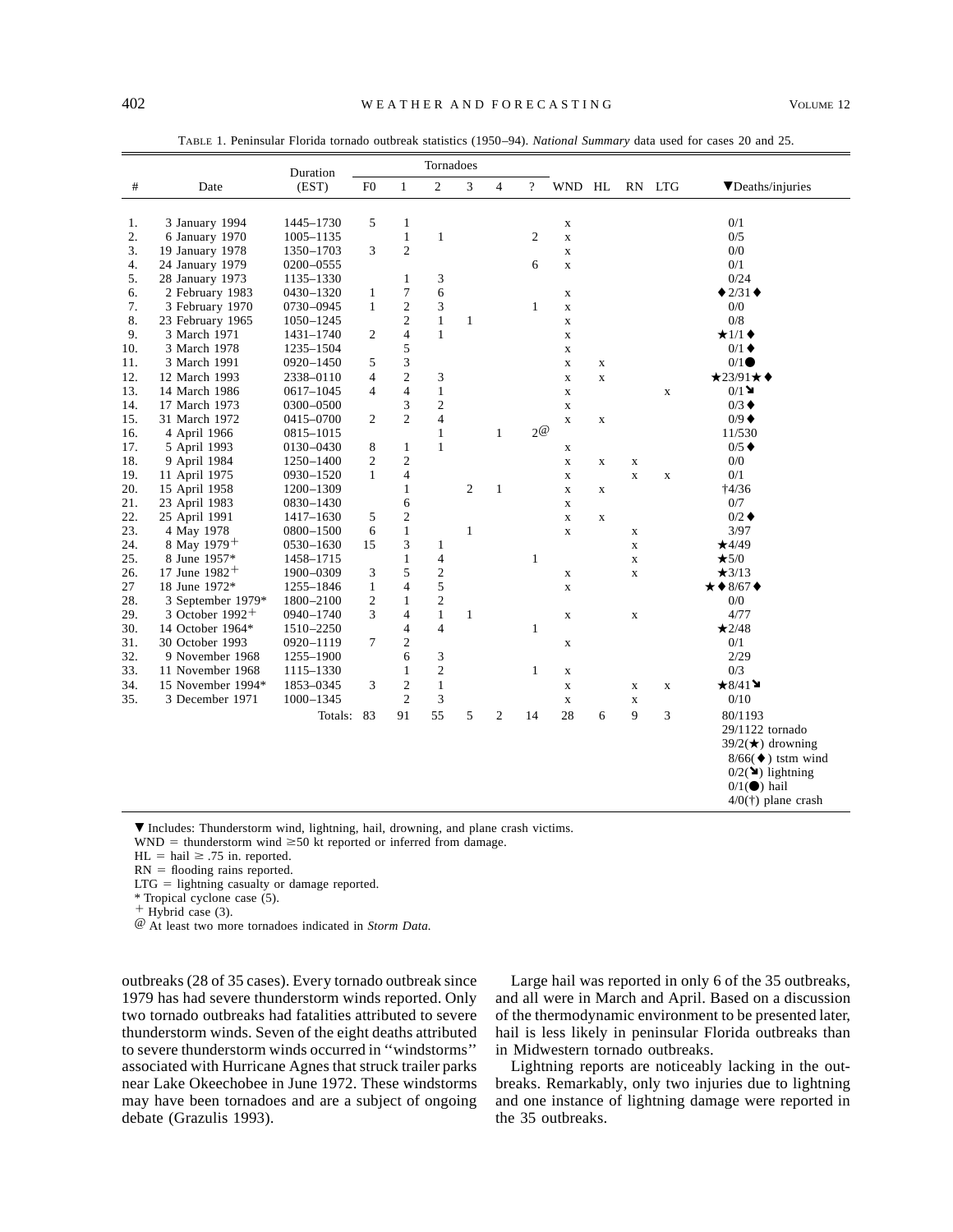

FIG. 4. Yearly distribution of tornado outbreaks, outbreak tornadoes (1950–94), and Florida population by decade.

Flooding rains were reported in 9 of 35 outbreaks. Five of the eight tropical–hybrid cases had flooding rains reported. Tropical–hybrid outbreaks last longer due to slower movement of parent cyclone allowing more opportunity for flooding than fast-moving extratropical cyclones. In addition, the tropical–hybrid atmosphere is much moister as will be discussed later.

This study was designed to concentrate on tornadoes, but knowledge of all weather-related hazards is crucial to completely forecasting cyclone effects and to conduct comprehensive preparedness and education efforts. Based on statistical evidence, populations at greatest risk from major outbreaks that can include high seas, coastal flooding, beach erosion, storm surge, local flooding rains, and river flooding as well as tornadoes and severe thunderstorms are occupants of mobile homes or trailers, mariners, and residents of the immediate coastal zone and many low-lying flood-prone areas.

## *b. Climatology*

The yearly distribution of the tornado outbreaks, outbreak tornadoes, and Florida population by decade from 1950–94 is shown on Fig. 4. The scarcity of outbreaks before 1964 is probably related to lower population density and the tendency for only the most significant tornadoes to be reported before NWS emphasis on verification in the late 1970s (Grazulis 1993). Grazulis (1993) also provides a comprehensive discussion of the problems with the national tornado database and the challenges of accurate tornado documentation.

Although Florida's population has more than quadrupled since 1950, much of the growth has been along the coast and around Orlando. Fujita's (1987) national population index, community index, road index, forest index, and water index graphics show much of interior central and south-central Florida and the southwest coast is sparsely populated and swampy or forested. It remains



FIG. 5. Monthly distribution of peninsular Florida tornado outbreaks (1950–94).

difficult to obtain severe weather reports from these areas.

Detailed information on tornadoes before 1950 is difficult to obtain. A review of publications summarizing historical tornado data prior to 1950 (Wolford 1960; Grazulis 1993) indicated the earliest documented cases that probably met the definition of a peninsular Florida tornado outbreak occurred with tropical cyclones. Cases of four or more tornadoes occurred with tropical cyclones on 28 September 1929, 22 September 1947, and 5 October 1948. Based on descriptions in the literature, extratropical tornado outbreaks probably occurred over the northern peninsula on 26 February 1934 and 26–27 December 1940.

It is noteworthy that the longest period without an outbreak since 1964 was the 5-yr from March 1986 to March 1991. After this 5-yr absence, eight outbreaks occurred from March 1991 to November 1994. While some of this recent increase in outbreak activity may be due to new NWS offices being established in Florida as part of the MAR, and the deployment of new Doppler radars (WSR-88D), it may also reflect the influence of longer-term weather patterns. A discussion of the significance of the outbreak distribution since 1964 is beyond the scope of this paper, but it is reasonable to expect some identifiable relationship between active/inactive outbreak periods and changes in the general atmospheric circulation. Research into long-range prediction of tornado outbreak potential is planned.

The monthly distributions of the three categories of central Florida tornado outbreaks are shown on Fig. 5. Outbreaks are primarily associated with the warm sector of extratropical cyclones during the traditional dry season with peak occurrences in March and April. Tropical cyclones have caused outbreaks in June, September, October, and November. Hybrid cyclones have caused outbreaks in May, June, and October. May and October are typically the transition months between the dry season,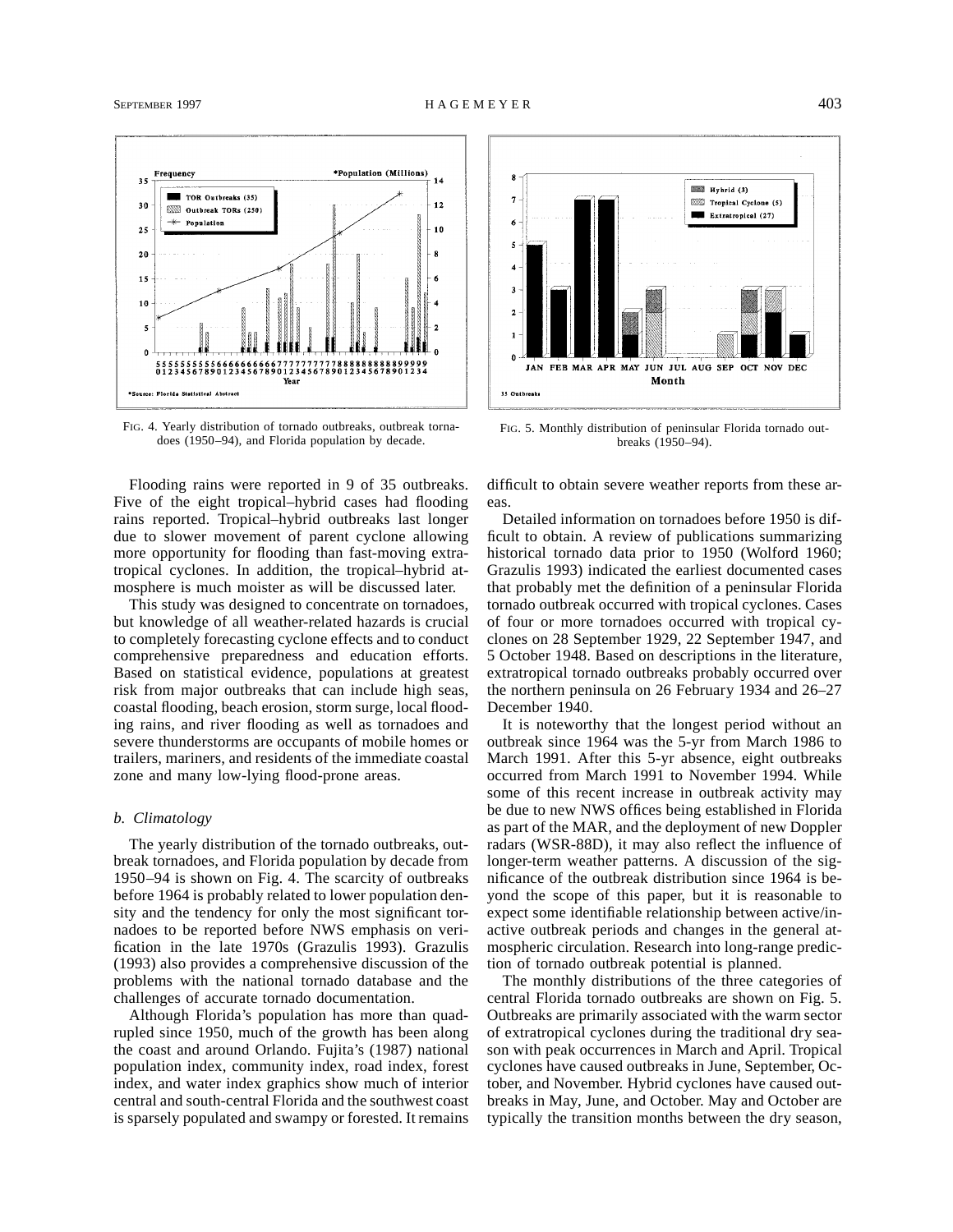

FIG. 6. Monthly distribution of all peninsular Florida tornadoes and outbreak tornadoes (1950–94).

controlled by extratropical weather systems, and the wet season (May–October), characterized by weakly sheared tropical and subtropical air masses and infrequent organized weather systems. The sharp decline in outbreaks from April to May suggests the rarity of strong extratropical cyclones and associated fronts during the transition into the wet season as the subtropical ridge builds over the region (Hagemeyer 1991). It is in these transition months that tropical and extratropical interactions are most likely. Two of the hybrid outbreaks occurred in these transition months, the third occurred early in the wet season.

No outbreaks have occurred in July and August in the middle of the wet season. Hagemeyer and Schmocker (1991) found that the typical wet season tornado environment was characterized by weak lower-tropospheric winds and very low shear. This is a time when extratropical systems are least likely to affect the peninsula and tropical systems affecting Florida are at a minimum in July. These months are between the early hurricane season tendency for tropical and hybrid cyclones to develop in the northwest Caribbean and southern Gulf of Mexico and the primary peak of tropical cyclone development from African easterly waves in September (Neumann et al. 1993).

The monthly distribution of all peninsular Florida tornadoes and outbreak tornadoes from 1950–94 is shown as Fig. 6. The population of all tornadoes has a minimum in November and a very pronounced maximum in June. Outbreak tornadoes reach a maximum in March and a minimum in July and August. A secondary maximum occurs in October. Most peninsular Florida tornadoes occur from May to August during the peak thunderstorm season. These tornadoes are generally weak and make up much of the population of the cases with one tornado per day illustrated in Fig. 2.

The percent distribution of outbreak tornadoes by F scale as a percentage of all tornadoes and of all tor-



FIG. 7. Distributions of outbreak tornadoes by F scale as a percentage of all tornadoes, and all tornadoes by F scale (1950–94).

nadoes by F scale is shown as Fig. 7. The distribution of outbreak tornadoes by F scale as a percentage of all tornadoes by F-scale increase from 12% for F0's to 100% for F4's (all F4's have occurred in outbreaks and there have been no F5's). In contrast, 50% of the alltornado population are F-0's, decreasing to near 0% for F4's. This illustrates that the outbreaks contain a much greater percentage of F2 and stronger tornadoes than the general tornado population.

The monthly distribution of outbreak tornadoes by F scale is shown as Fig. 8. Strong  $(\geq F2)$  tornadoes peak in February, March, and June. Almost as many strong as weak tornadoes occur in February and June. It is interesting that from March to May the ratio of strong to weak tornadoes decreases steadily as one might expect transitioning into the wet season. The increase of strong outbreak tornadoes in June, which is counter to the general tornado population, is due to the intensity



FIG. 8. Monthly distribution of outbreak tornadoes by F scale (1950–94).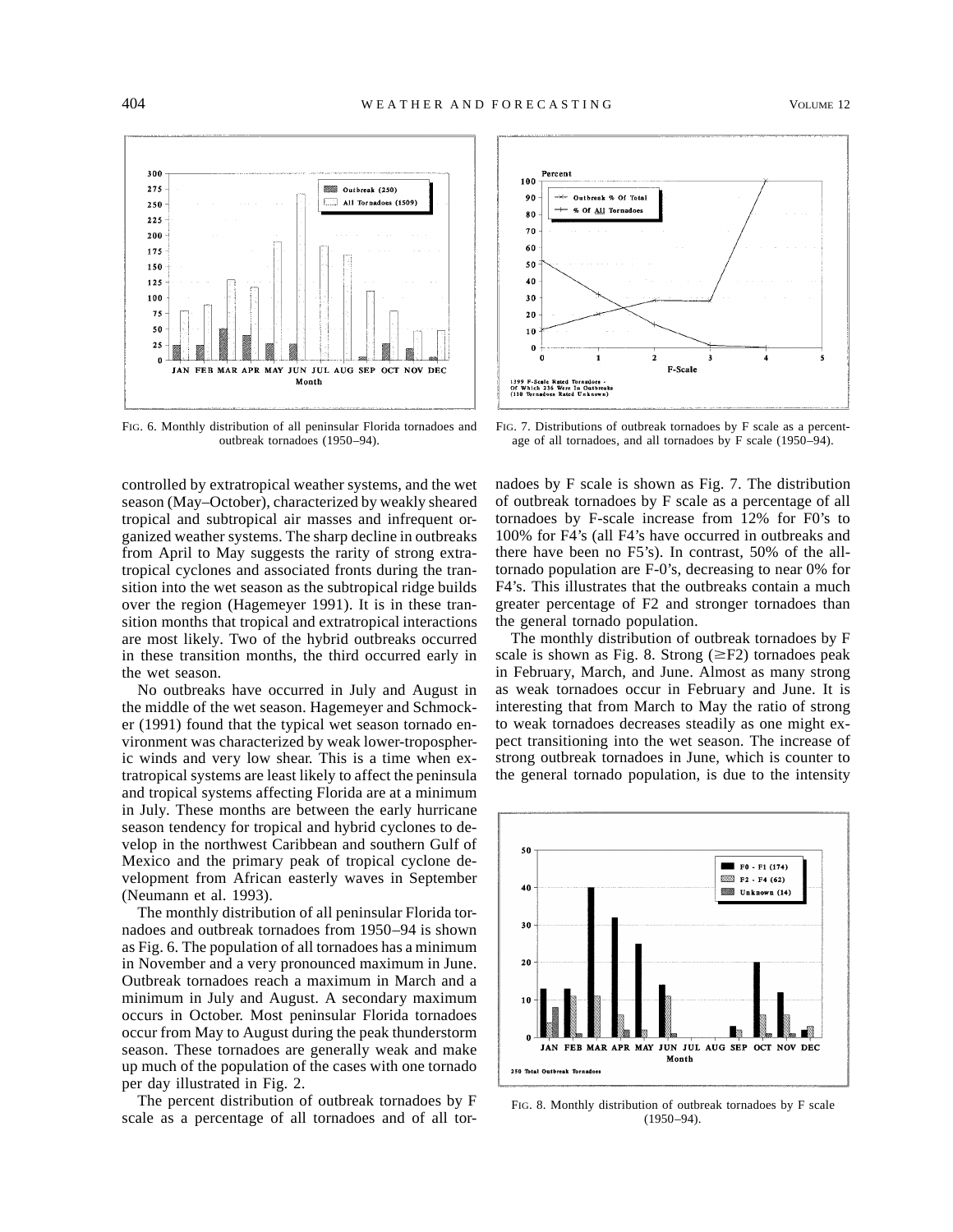

FIG. 9. Hourly distribution of peninsular Florida outbreak tornadoes (1950–94).

of a small number of tropical/hybrid outbreaks that will be discussed later. Extratropical tornado strength peaks in the winter and decreases toward summer.

The hourly distribution of outbreak tornadoes is shown in Fig. 9. For the extratropical cases, tornadoes occur throughout the day and night, but most occur from 0900 EST through 1400 EST. A minimum of tornado activity occurs between 1900 and 2300 EST. Distinct diurnal differences in tornado occurrences have been noted between the southeast states and the Midwest, where tornadoes have a maximum in the late afternoon and evening, and a minimum in the morning (Wolford 1960 and Pautz 1969). The distribution of significant tornadoes in Grazulis (1993) also shows a peak in the morning for southeastern states. Anthony (1988) and Garinger and Knupp (1993) noted a secondary maximum of morning tornadoes in Florida. Schmocker et al. (1990) documented that most of the strong and violent tornadoes in central Florida occur during the dry season in the morning. The peninsular Florida morning tornado maximum is most striking. Of the 35 outbreaks, 21 (60%) began between 0000 and 1200 EST.

The extratropical cases cross the peninsula quite rapidly; thus, their tornado timing is more likely to be governed by synoptic-scale factors. However, why squall lines would show a tendency to begin crossing in the morning remains a subject for further research. Given the scale and strength of the parent midlatitude synoptic systems, it is unlikely the peninsula greatly affects their movement.

The five tropical cyclone cases have a distinctly different diurnal distribution than the extratropical cases. The tornadoes occurred mostly in the afternoon and evening and peak at 1500 EST. Often tornadoes occur either well removed from the cyclone center or well before cyclone landfall in Florida (Hagemeyer and Hodanish 1995). In these tropical cases, the cyclones move much more slowly and their convective bands affect the pen-



FIG. 10. Hourly distribution of peninsular Florida killer and injury outbreak tornadoes (1950–94).

insula for a much longer time than the extratropical cases. This means tornado timing is less a function of cyclone timing as in extratropical cases, and diurnal peninsular scale factors such as surface differential heating may play a more significant role in producing rainband tornadoes. This finding is similar to that of Weiss (1987).

The hourly distribution of killer and injury outbreak tornadoes is shown in Fig. 10. A peak in killer tornadoes is evident in the late morning hours and injuries peak from late morning to early afternoon, generally corresponding to the major peak in the hourly tornado distribution. However, there are many environmental factors affecting deaths and injuries besides tornado occurrence. Note that in comparing Figs. 9 and 10, only one outbreak tornado has ever occurred in the 2100– 2200 EST period and it was a killer. It is reasonable to assume that killer or injury outbreak tornadoes could occur at any time of day.

Figure 11 shows the location of the first tornadoes reported for the 27 extratropical outbreaks. The distribution is quite striking, with 25 outbreaks organized in a general north–south line from northeast to west-central Florida. The two exceptions (cases 1 and 8) were associated with northward-moving warm fronts. The distribution of the locations of the first tornadoes is perhaps not surprising when one realizes midlatitude extratropical cyclones and prefrontal squall lines all moved generally from west to east. Convective element movement obtained from coded radar observations ranged from south-southwest to north-northwest or about  $160^{\circ}$  of the western semicircle.

The distribution on Fig. 11 has important implications for forecasters. Clearly, with convection moving in from the Gulf of Mexico, western peninsula coastal counties have no possibility of upstream ground truth and more uncertainty about severe potential. Conversely, forecasters for the eastern counties of the Florida peninsula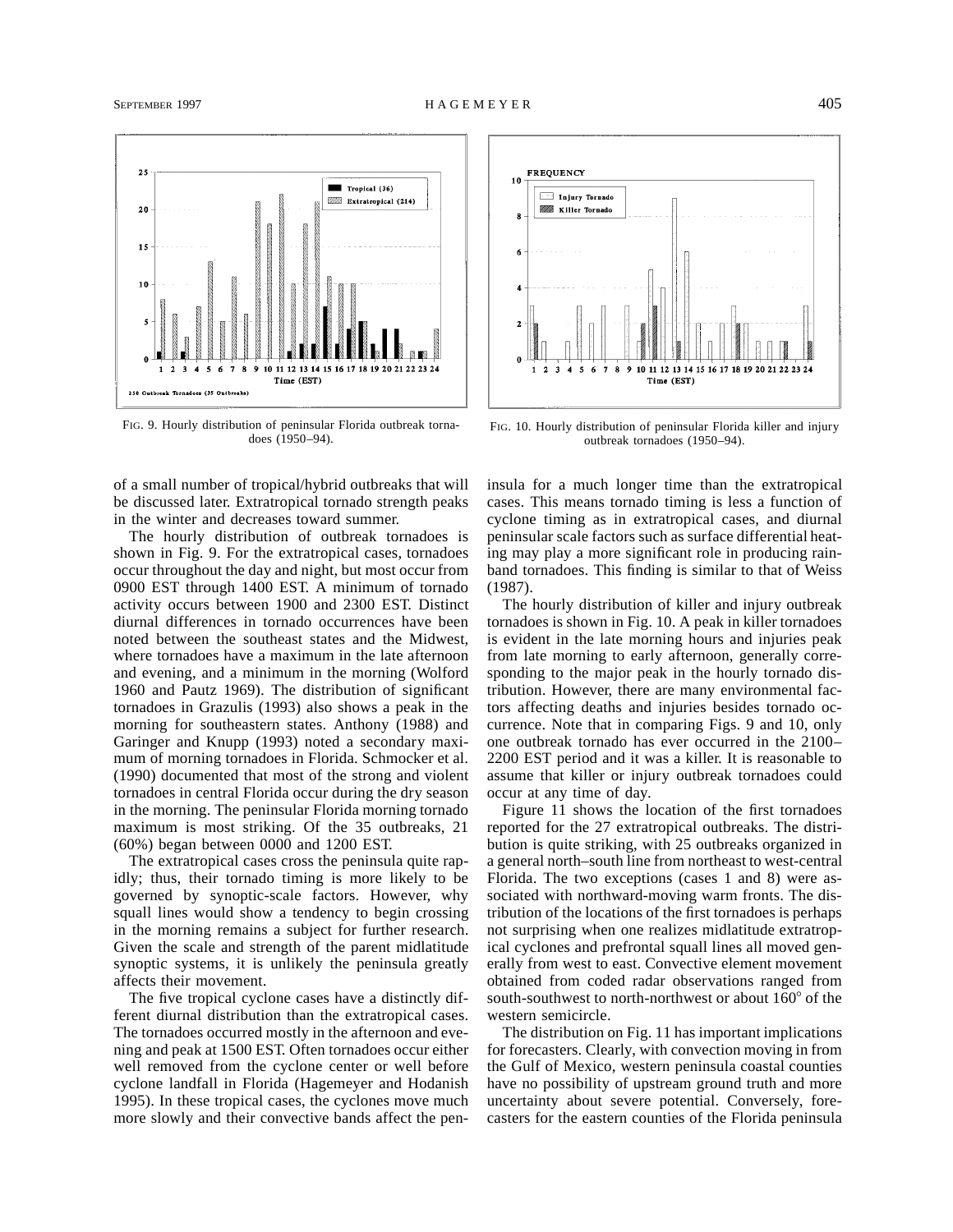

FIG. 11. Plot of locations of first tornadoes  $(\blacktriangledown)$  for 27 extratropical outbreaks. Numbers correspond to case numbers in Table 1. Arrows show general direction of movement of parent convective system.

have a much greater chance to get ground truth and be prepared. Since these are generally fast-moving systems, intensive radar investigation of convection approaching the Gulf Coast is necessary. Tornadoes strike very soon after convection moves ashore, usually in the first tier of counties. It is debatable whether tornadic waterspouts are in progress offshore prior to landfall. Rapid tornado spinup in the coastal zone may be related to surface discontinuity and increased frictional convergence. This should be a subject for future research, especially now that a WSR-88D is operating at Tampa. Long-term study of rotation in offshore convection may help shed light on the issue.

Figure 12 shows the location of the first tornadoes



FIG. 12. Same as for Fig. 11 except for tropical cyclone (\*) and hybrid  $(+)$  cases.

reported for the eight tropical and hybrid cyclone outbreaks. There is considerable scatter among these cases and their distribution is markedly different from the extratropical cases. Both hybrid  $(+)$  and tropical case  $(*)$ convective systems have significantly, if not predominantly, northward components of motion and most began in the central and southern peninsula. This is understandable given the strong northward component of motion of their parent cyclones. Hurricane David (case 28) was the only outbreak associated with a cyclone in the Atlantic. The other seven cases were associated with cyclones in the Gulf of Mexico.

# *c. Environment*

#### 1) MEAN SEVERE WEATHER INDICES

To assess the thermodynamic and dynamic environment of the outbreaks, the upper-air sounding most rep-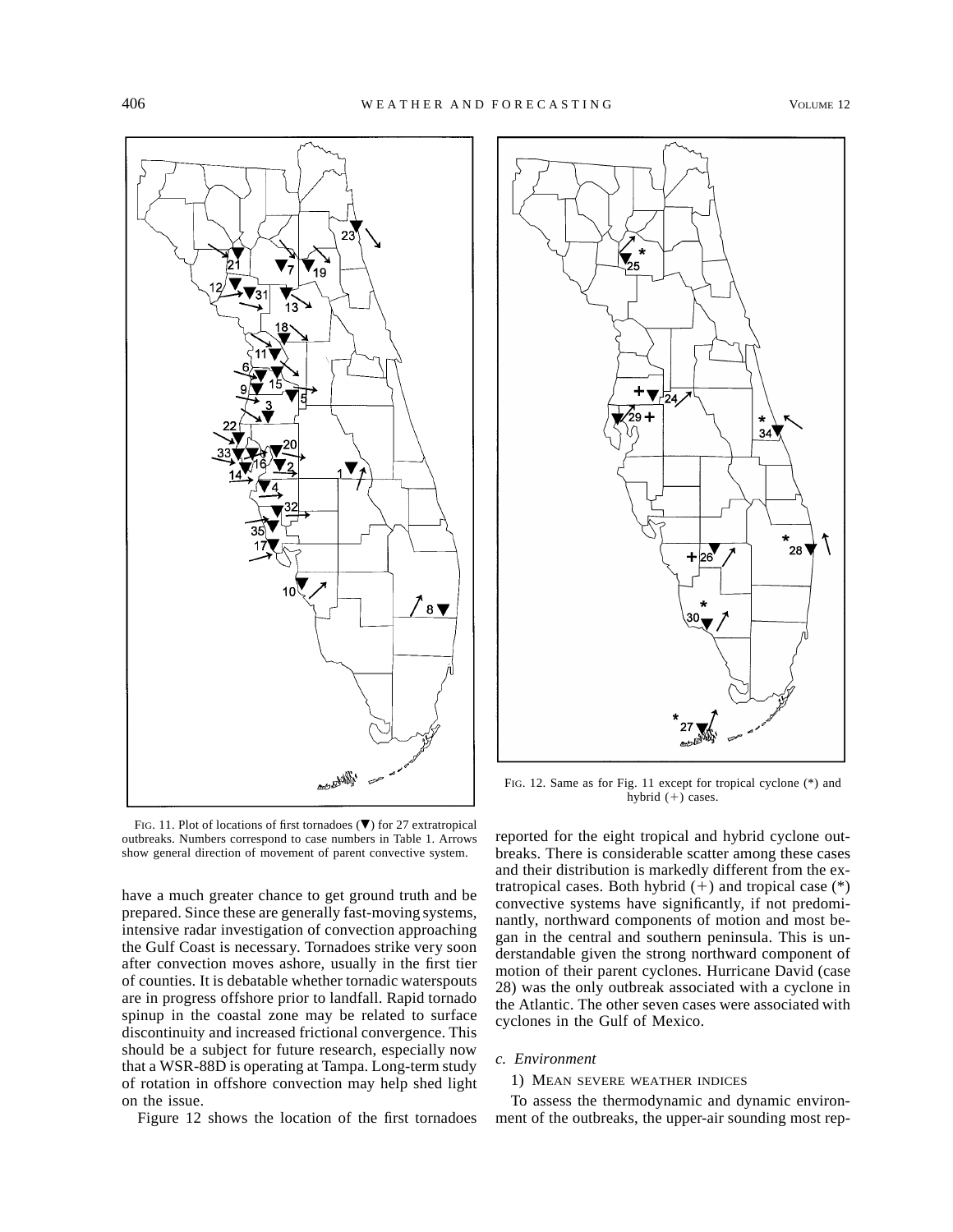TABLE 2. Mean values and standard deviations of 20 indices calculated from extratropical preoutbreak soundings and extratropical outbreak close proximity inflow soundings. The indices, from left to right, include temperature-based indices (*T*), lifted index (LI, °C), CAP strength (CAP,  $^{\circ}$ C), freezing level (FZL, kft), 700–500-mb lapse rate (LR,  $^{\circ}$ C/km), temperature- (*T*) and moisture- (*T<sub>a</sub>*) based indices, theta-E index (TEI,  $^{\circ}$ C), totals index (TT,  $^{\circ}$ C) K index (K,  $^{\circ}$ C), wet-bulb zero (WBZ, kft), precipitable water (PW, in.), B+ or convective available potential energy (CAPE, j kg<sup>-1</sup>), B - or convective inhibition (j kg<sup>-1</sup>), wind-based indices (wind), 0–6-km density-weighted mean wind (kt), 0–2-km and 0–3-km positive shear (SHR,10<sup>-3</sup> s<sup>-1</sup>), 0–2-km and 0–3-km storm-relative helicity (HEL, m s<sup>-2</sup>), bulk Richardson number (BRN) shear (BRNSHR, m s<sup>-2</sup>), and wind (wind), temperature (*T*), and moisture ( $T_d$ )–based indices: SWEAT index, BRN, and the energy–helicity index (EHI). Complete information about these parameters can be found in Hart and Korotky (1991).

|             |      |            |       |      |     | $(T,T_d)$ |     |      |      |     |     |                | 0 6 k 0 2 k 0 3 k 0 2 k 0 3 k BRN |       |     |     |     | (Wind, T, $T_d$ )                                   |    |       |
|-------------|------|------------|-------|------|-----|-----------|-----|------|------|-----|-----|----------------|-----------------------------------|-------|-----|-----|-----|-----------------------------------------------------|----|-------|
|             |      | LI CAP FZL |       | LR.  | TEI | - TT      | K   |      |      |     |     |                |                                   |       |     |     |     | WBZ PW B+ B- WND SHR SHR HEL HEL SHR SWEAT BRN E/HI |    |       |
| Preoutbreak | $-1$ | 2.6        | 13.2. | -6.1 | 19  | 45        | 22  | 10.7 | -1.5 | 446 | 25  | 36             | 8.4                               | 6.7   | 327 | 373 | -99 | 358                                                 |    | 5 1.0 |
| Std dev     | 4    | 1.6        | 1.3   | 0.9  | 8   | 6         | -13 | 1.4  | 0.3  | 402 | 61  |                | 2.4                               | - 1.9 | 148 | 158 | -43 | 82                                                  |    | 5 1.0 |
| Proximity   | $-3$ | 1.5        | 13.4  | 5.4  | 19  | 46        | 31  | 11.4 | 1.8  | 995 | 200 | 45             | 11.7                              | 7.6   | 400 | 405 | -95 | 324                                                 | 14 | 2.3   |
| Std dev     |      | 0.4        |       | 0.2  |     |           | 3   | 1.2. | 0.1  | 734 | 284 | $\overline{4}$ | 1.8                               | -1.5  | 100 | 104 | -29 | 36                                                  | 13 |       |

resentative of the severe weather environment was analyzed using the Skew*T*–Hodograph Analysis and Research Program (SHARP, Hart and Korotky 1991) for each outbreak case. Soundings were available from Tampa Bay (TBW), West Palm Beach (PBI), Miami (MIA, site deactivated and moved 60 n mi north to PBI in 1977), Key West (EYW), and Cape Canaveral (XMR). Preoutbreak soundings (last soundings released before beginning of an outbreak) were analyzed for the 33 cases from 1950 to 1993. Two of the cases had missing data, leaving 31 soundings. Proximity soundings (released within 2 h and 60 n mi of tornado touchdown) were also obtained for 11 cases and analyzed using SHARP. Five of these proximity cases were not representative of the storm inflow environment. They were released either in rain or in the wake of the parent convective system. This left six proximity inflow outbreak soundings. While this may seem like a small sample,



FIG. 13. High–low-average chart for 0–6 km mean wind computed with SHARP using all preoutbreak case soundings (All Pre-outbreak), extratropical preoutbreak soundings (ET Pre-outbreak), extratropical outbreak inflow proximity soundings (ET Proximity), and tropical/ hybrid outbreak inflow proximity soundings (Trop–Hyb Proximity). Averages are indicated by the vertical lines.

McCaul (1991) used only 10 soundings in his study of the hurricane proximity inflow environment.

Mean values of 20 commonly used severe weather indices computed by averaging the indices of the individual preoutbreak extratropical and proximity inflow extratropical cases are shown on Table 2. The indices were calculated using the mean low-level lifted parcel and default storm motion (see Hart and Korotky 1991). Table 2 illustrates that in the mean there are considerable differences between some indices in the preoutbreak environment and close to tornadic storms. As expected, many indices change significantly in a direction favorable for tornadic production, especially wind-related variables when the proximity data are considered. This is useful climatological information, but the author is not in favor of purely index-based forecasting. An awareness of indices values and factors that affect their magnitude is crucial to their effective use in a comprehensive diagnosis of tornado potential. The most fundamental affect on indices or sounding representativeness is the population (environment) from which soundings are drawn.

An example of sounding representativeness is shown on Fig. 13, a high–low-average chart of 0–6-km mean wind for four different populations of soundings from this study. Charts like Fig. 13 were produced for the other 19 indices listed in Table 2 (not shown) and results were similar. In Fig. 13, the preoutbreak data for all outbreak cases (''All Pre-outbreak'' in Fig. 13) shows a wide range of values on either side of the average and skewed toward lower values. Here, the idea of an average sounding or index value has little meaning. This all-case population contains cases of mixed synoptic types: extratropical, tropical, and hybrid. When the data are limited to the same synoptic type, extratropical preoutbreak soundings (''ET Pre-outbreak'' in Fig. 13), the average wind is increased slightly, and the range of the data is considerably reduced and more evenly distributed. The dispersion of data or range is still affected by time and space variability in relation to the outbreak environment. Timing of tornado occurrence to sounding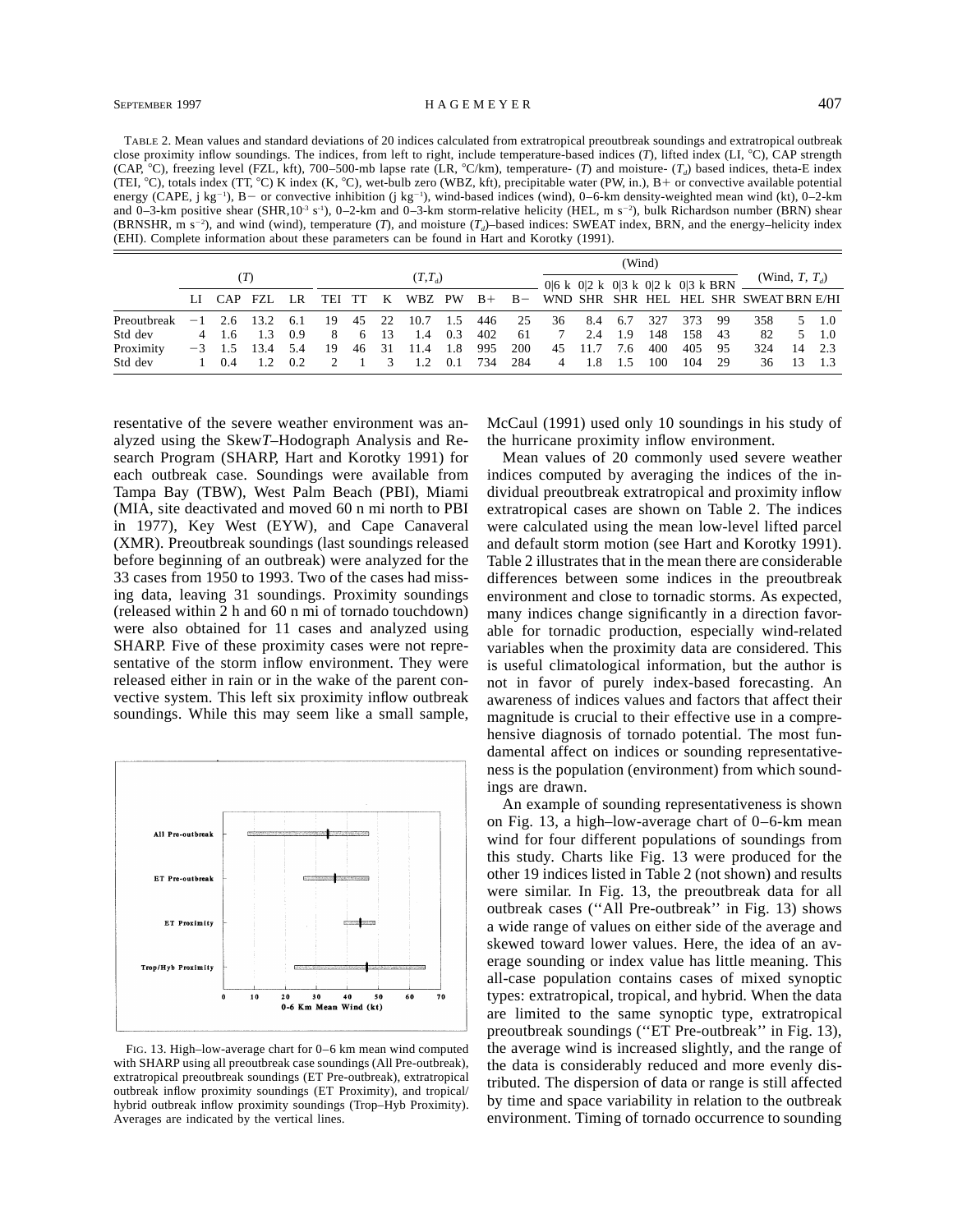release time has considerable variability since soundings could precede tornado occurrence by as much as 12 h and be more than 125 n mi from touchdown.

When the population is restricted to only those cases with extratropical proximity inflow soundings ("ET Proximity'' in Fig. 13), where sounding differences are on the storm scale or mesoscale, the mean 0–6-km mean wind is increased significantly and the range is quite low. The 0–6-km mean wind increased further for the proximity inflow tropical/hybrid cases (''Trop–Hyb Proximity'' in Fig. 13), which are grouped together because of their similarity, but the wide range is due to including systems ranging from marginal tropical storms to hurricanes.

Clearly the forecaster should be alert to the fact that there is a variety of conditions that can lead to tornado outbreaks and the environment can evolve in a number of ways to reach favorable conditions for tornado formation.

Caution should be used in correlating sounding data to the tornado outbreak environment without allowing for time and space adjustments and completing a detailed diagnosis. For the March 1993 superstorm tornado outbreak, the 0–3-km storm-relative helicity computed from the 0000 UTC 13 March 1993 TBW sounding was  $179 \text{ m s}^{-2}$  several hours before the outbreak began. Helicity computed from an inflow proximity sounding constructed using estimated surface and upper-air data and Doppler wind data and observed storm motion from the Melbourne WSR-88D at 0530 UTC when an F2 killer tornado was within 60 n mi of the radar site was over  $700 \text{ m s}^{-2}$ .

It should be clear that upper-air soundings in close spatial and temporal proximity to peninsular Florida tornado outbreak environments have the greatest predictive value. However, until recently, forecasters had to rely on single station, 12-h soundings at widely spaced intervals to diagnose the outbreak environment, which is perhaps one reason skill for Florida has been relatively low (Anthony and Leftwich 1992; Crowther and Halmstad 1994). The increased availability of higher-resolution numerical model gridded data to forecasters now allows for construction of future proximity soundings to the extent model accuracy allows. Hourly model gridpoint soundings can now be input directly into the SHARP program (Nierow and Kane 1993). Meteorological conditions favorable for peninsular Florida tornado outbreaks often only exist for a few hours. The ability to observe the hourly evolution of important variables computed from a model gridpoint sounding processed via SHARP and in real time with WSR-88D velocity azimuth display (VAD) wind profiles (VWP) at frequent intervals may go a long way toward improving the prediction of tornado outbreaks.

#### 2) MEAN SOUNDINGS

Given the discussion on the limitations of outbreak sounding data, it is now instructive to present mean

soundings and hodographs that best represent the extratropical preoutbreak environment (Figs. 14a,b), the extratropical outbreak proximity inflow environment (Figs. 15a,b), and the tropical–hybrid outbreak proximity inflow environment (Figs. 16a,b). Tropical and hybrid cases were combined because of their general similarity below 500 mb and because there was not enough of each type of case to average separately. The mean soundings were produced by pressure averaging the individual soundings in the given population. Indices shown in Figs. 14a,b and 15a,b may differ slightly from those in Table 2, which were produced by averaging indices calculated from individual soundings.

In comparing the extratropical peninsular Florida tornado environments to those of the Midwest or Great Plains, it should be noted that there are fundamental climatological differences due to geography. Virtually all tornado proximity soundings used in studies of Great Plains and Midwest tornado environments are from 0000 UTC data and show a strong influence from diurnal heating (Maddox 1976; Johns and Sammler 1989; Schaefer and Livingston 1990). Likewise, nearly all Great Plains/Midwest preoutbreak or precedent soundings are from 1200 UTC data and show a strong influence of a diurnally fluctuating low level jet (LLJ) (Maddox 1993). This is the opposite of the situation in peninsular Florida, where most extratropical preoutbreak soundings are from 0000 UTC data and most proximity soundings are for 1200 UTC data. This results from the fact that the majority of peninsular Florida extratropical outbreaks begin in the morning and that strong advection of warm, moist low-level air was more of a destabilizing influence than diurnal heating. Even in those extratropical peninsular Florida outbreaks that began in the afternoon, diurnal heating was often not considered a major factor due to widespread cloud cover. One might expect some significant influence of diurnal heating in the primarily 0000 UTC preoutbreak soundings, but most extratropical outbreaks occur in the winter and early spring when daylight hours are relatively short. The Gulf of Mexico, with vastly different responses to solar heating, is upstream rather than the expanse of the Great Plains. However, the reason peninsular outbreaks tend to begin in the morning is a subject of continuing investigation.

The mean extratropical preoutbreak skew *T*–log*p* (Fig. 14a) is significantly different from the typical Midwestern pretornado environment (Johns and Doswell 1992). In Fig. 14a instability is relatively weak and there is no sign of any capping inversion as is common in the Midwest preoutbreak environment. Inspections of all individual soundings that make up this mean sounding revealed none had a capping inversion. A distinct low-level moist layer overlaid by a very dry layer in the midtroposphere was common, but there were no capping inversions between these layers. The midtropospheric dry air, which provides a significant reservoir of potential convective instability, typically resulted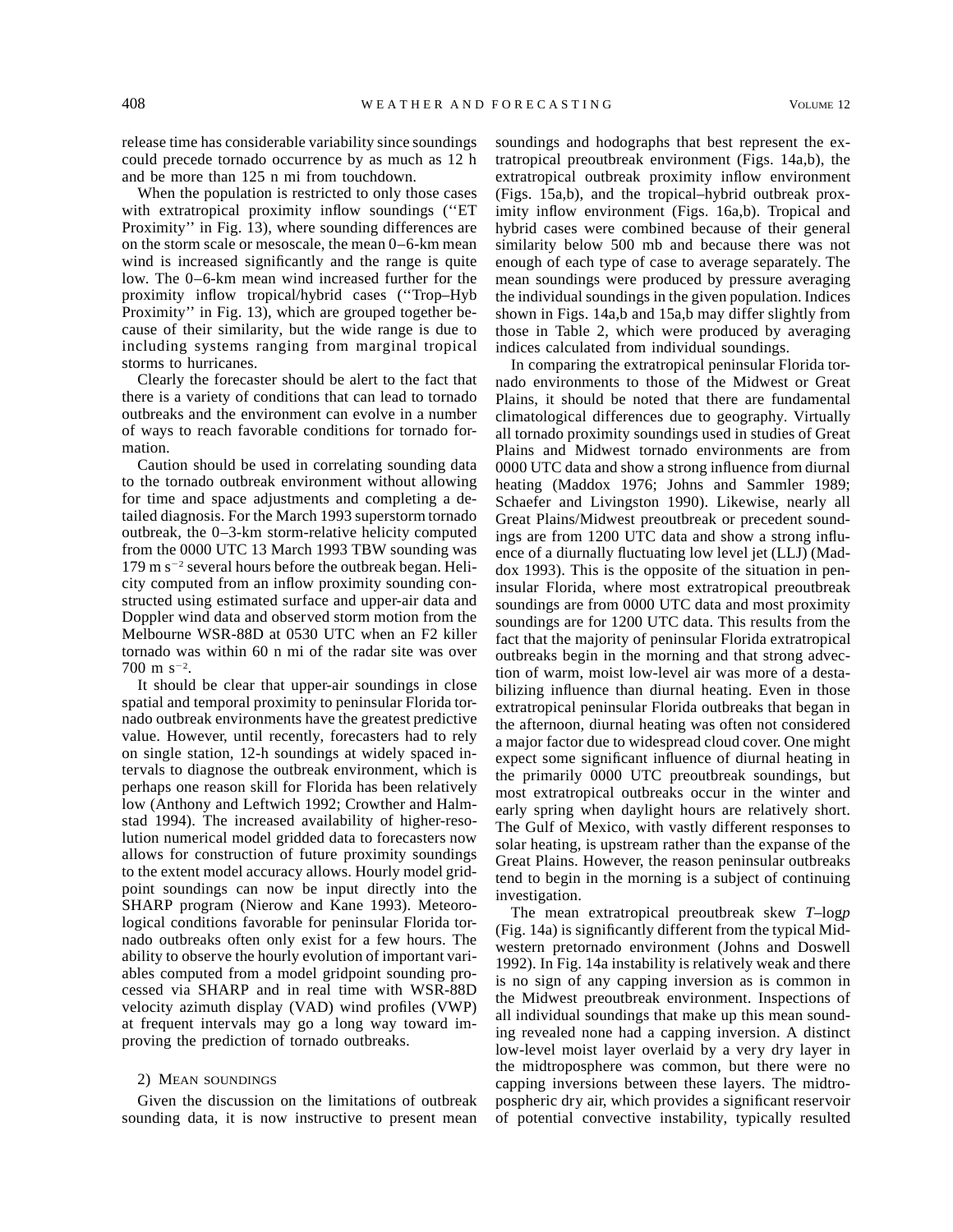

FIG. 14. Mean extratropical preoutbreak skew *T*–log*p* diagram (a) and hodograph (b) produced from the SHARP workstation (Hart and Korotky 1991).

from subsidence in the subtropical upper anticyclone. The relative warmth of this air mass contributes to the weak static instability of the preoutbreak airmass. The Florida peninsula can on occasion be affected by an elevated mixed layer (EML) from an elevated heat source such as the desert southwest (Lanicci and Warner 1991; Hagemeyer 1991) from a very strong system or one that takes a more southward track. However, this air mass is usually out of phase with severe weather development and is seen over the peninsula after the cyclone passage. An EML air mass did not play a part in any of the 35 outbreaks in this study.

The extratropical preoutbreak hodograph (Fig. 14b) is similar in shape to that of the Midwest pretornado environment, but greater in magnitude (Taylor and Darkow 1982). Winds increase with height to a maximum in the upper troposphere. While instability is relatively weak in the mean, low-level shear and mean wind parameters are relatively strong.

Comparing the extratropical inflow proximity sounding (Fig. 15a) and hodograph (Fig. 15b) to the preoutbreak sounding (Fig. 14a) and hodograph (Fig. 14b) illustrates the changes that take place to produce an environment very favorable for tornado development. Comparing Fig. 14a to Fig. 15a, significant moistening and warming of the lower troposphere due to advection of tropical air, and moistening of the midtroposphere, take place. This results in a more unstable environment with positive buoyant energy between about 800 and 350 mb in Fig. 15a. The midlevel moistening in an area of strong low-level convergence associated with the warm sector of extratropical outbreaks also produces a favorable environment to sustain updrafts without detrimental entrainment (Darkow 1986).

Wet-bulb zero (WBZ) and freezing level (FZL) are relatively high compared to Midwest tornado environments, and this explains the general lack of large hail with outbreaks. Johns and Doswell (1992) note that su-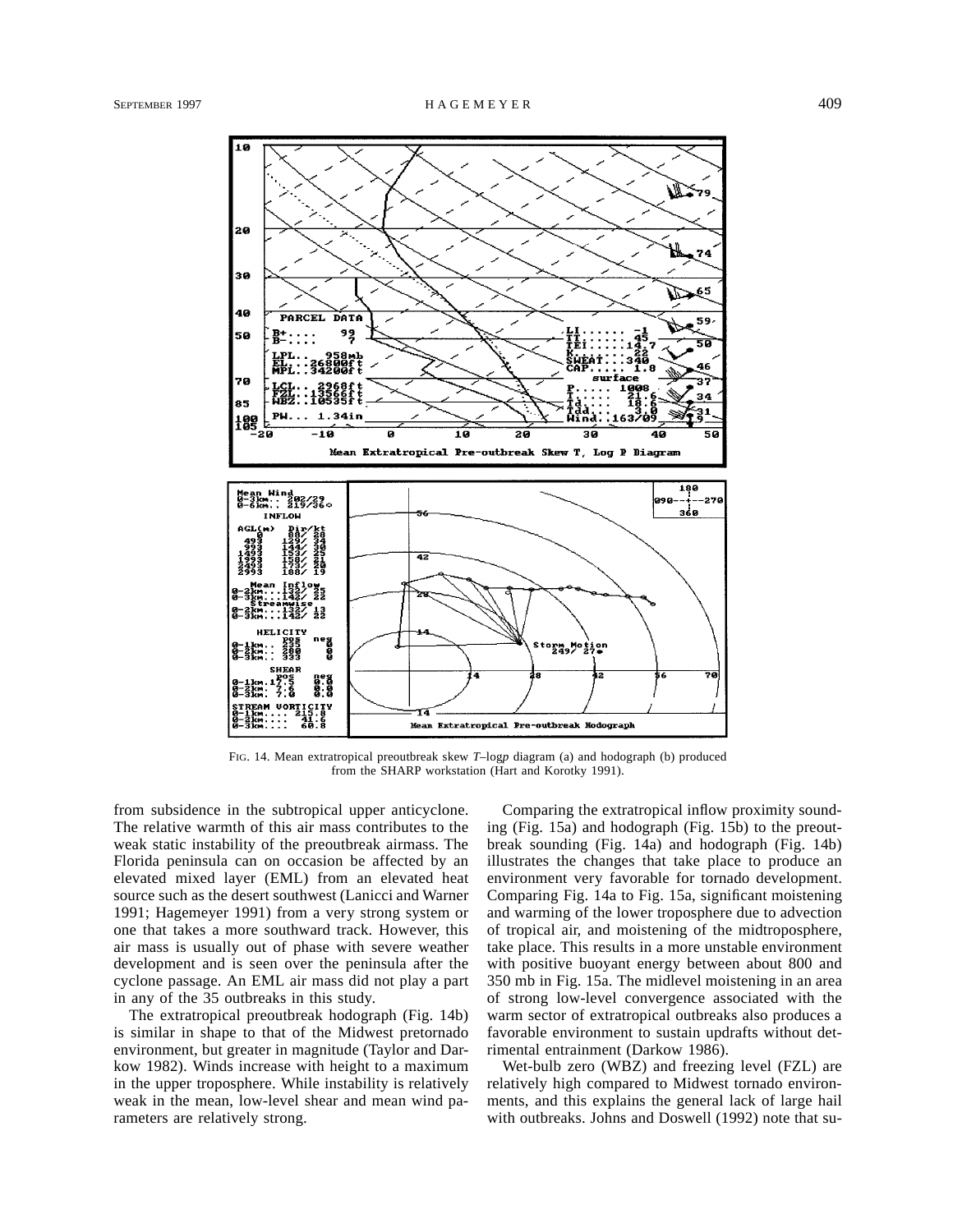

FIG. 15. Same as for Figs. 14a,b except for mean extratropical outbreak inflow proximity cases.

percells associated with relatively weak instability often do not produce large hail.

Comparing Figs. 14b and 15b illustrates that all windrelated parameters increase in the tornado proximity inflow environment. In particular, wind velocity and veering increase significantly in the first 1 km with a distinct LLJ indicated in the proximity hodograph (Fig. 15b). While there is a general increase in winds at all levels from Figs. 14b to 15b, the greatest changes are in the first 1 km in close proximity to outbreak tornadoes. Positive shear from the surface to 1 km is 66% higher in the proximity environment and 86% of the 0–3-km storm-relative helicity is generated in the first kilometer as compared to 70% for the preoutbreak environment. Upper-level winds increase considerably between the preoutbreak and close proximity environments, as in nearly every case a jet streak in the subtropical jet stream moved across or near the Florida peninsula during the outbreak. The mean proximity inflow hodograph (Fig.

15b) is similar in shape to that of the typical Midwest tornado environment but has greater low-level shear and helicity (Johns and Doswell 1992; Taylor and Darkow 1982).

Hagemeyer and Schmocker (1991) found that most east-central Florida *nonoutbreak* tornadoes in the dry season were also associated with extratropical cyclones and fronts. Their mean environment was characterized by a surface boundary across the peninsula for tornadoes occurring on the east side of the peninsula. Their proximity soundings were selected without regard for number of tornadoes and the proximity definition was less restrictive than in this study so they are not directly comparable to the outbreak cases. Nevertheless, it can be said with some confidence that the outbreak proximity environment is characterized by deeper moisture, and stronger lower-tropospheric winds and shear than the nonoutbreak tornado proximity environment (Hagemeyer and Schmocker 1991).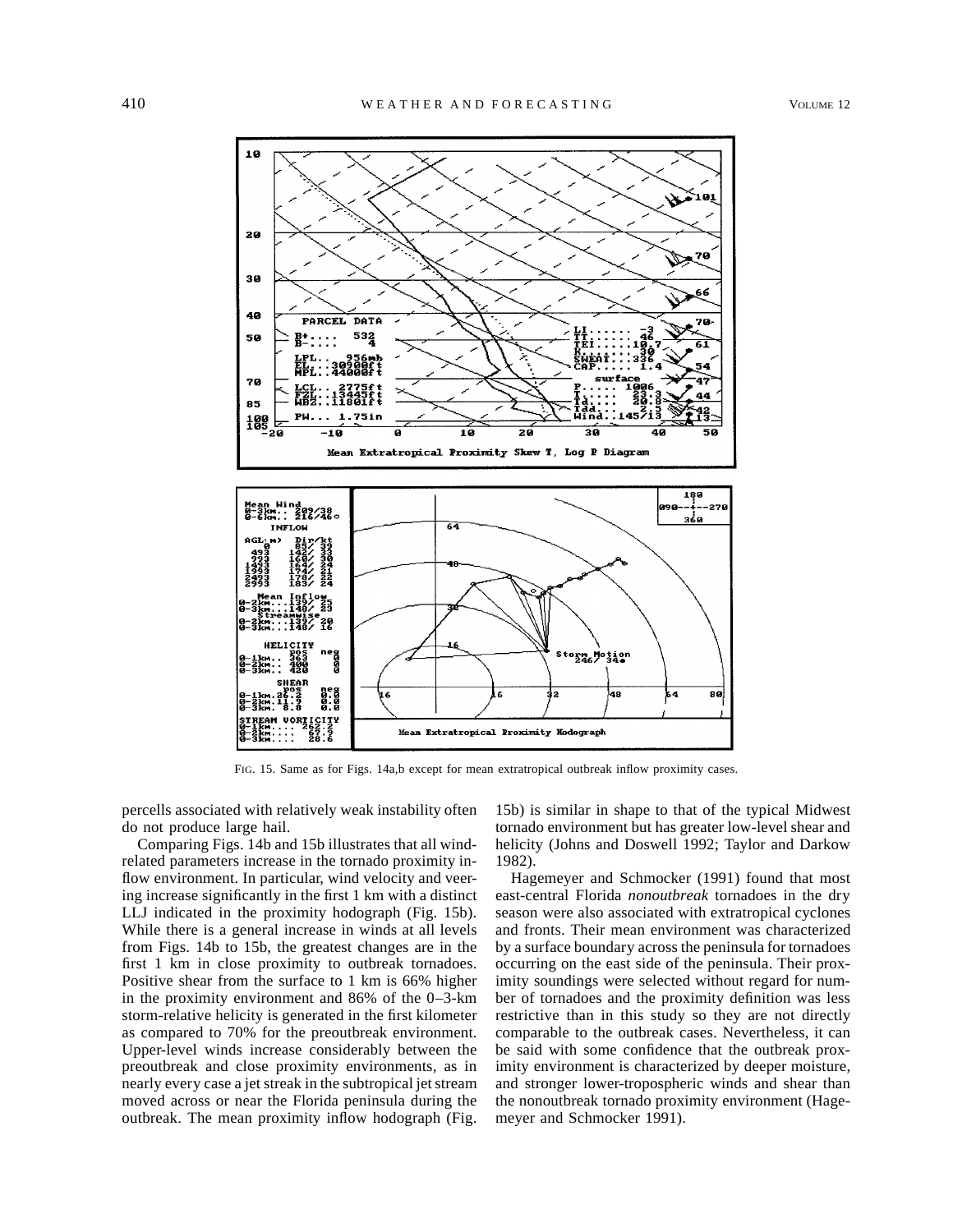

FIG. 16. Same as for Figs. 14a,b except for mean tropical/hybrid outbreak inflow proximity cases.

There are some significant differences and similarities between the extratropical proximity outbreak sounding (Fig. 15a) and hodograph (Fig. 15b) and the tropical/ hybrid sounding (Fig. 16a) and hodograph (Fig. 16b). Comparing Figs. 15a and 16a, the most obvious difference is that where the extratropical wind increases with height to a maximum in the upper troposphere, the tropical–hybrid cases decrease with height from a maximum in the lower troposphere to a minimum in the upper troposphere. This is the fundamental difference between extratropical outbreaks with a strongly baroclinic environment and tropical–hybrid outbreaks with a quasibarotropic environment. Yet each is capable of producing strong tornadoes.

The tropical–hybrid proximity sounding (Fig. 16a) is quite moist with precipitable water (PW) over 2 in. but shows a similar positive area to the extratropical proximity sounding (Fig. 15a) in the midlevels and similar values of convective available potential energy (CAPE). The tropical–hybrid sounding is considerably warmer at most levels aloft, which would tend to reduce the CAPE. However, it is also warmer and moister in the lower levels and reflects more of the influence of diurnal heating. Recall from the discussion of Figs. 9 and 12 that tropical–hybrid systems effect the peninsula for longer periods than extratropical systems and more of their tornadoes occur in the afternoon, indicating diurnal heating may be a significant factor as opposed to extratropical cases. The end result is that the thermodynamic environment of the two types of outbreaks is similar.

The mean tropical/hybrid hodograph (Fig. 16b) displays a ''loop'' or ''horseshoe'' shape found in hurricane close-proximity cases described by McCaul (1991) due to winds decreasing with height above the low-level maximum and gradually veering in the tropical tornado environment. On average, dynamic parameters such as storm-relative (SR) helicity, positive shear, and mean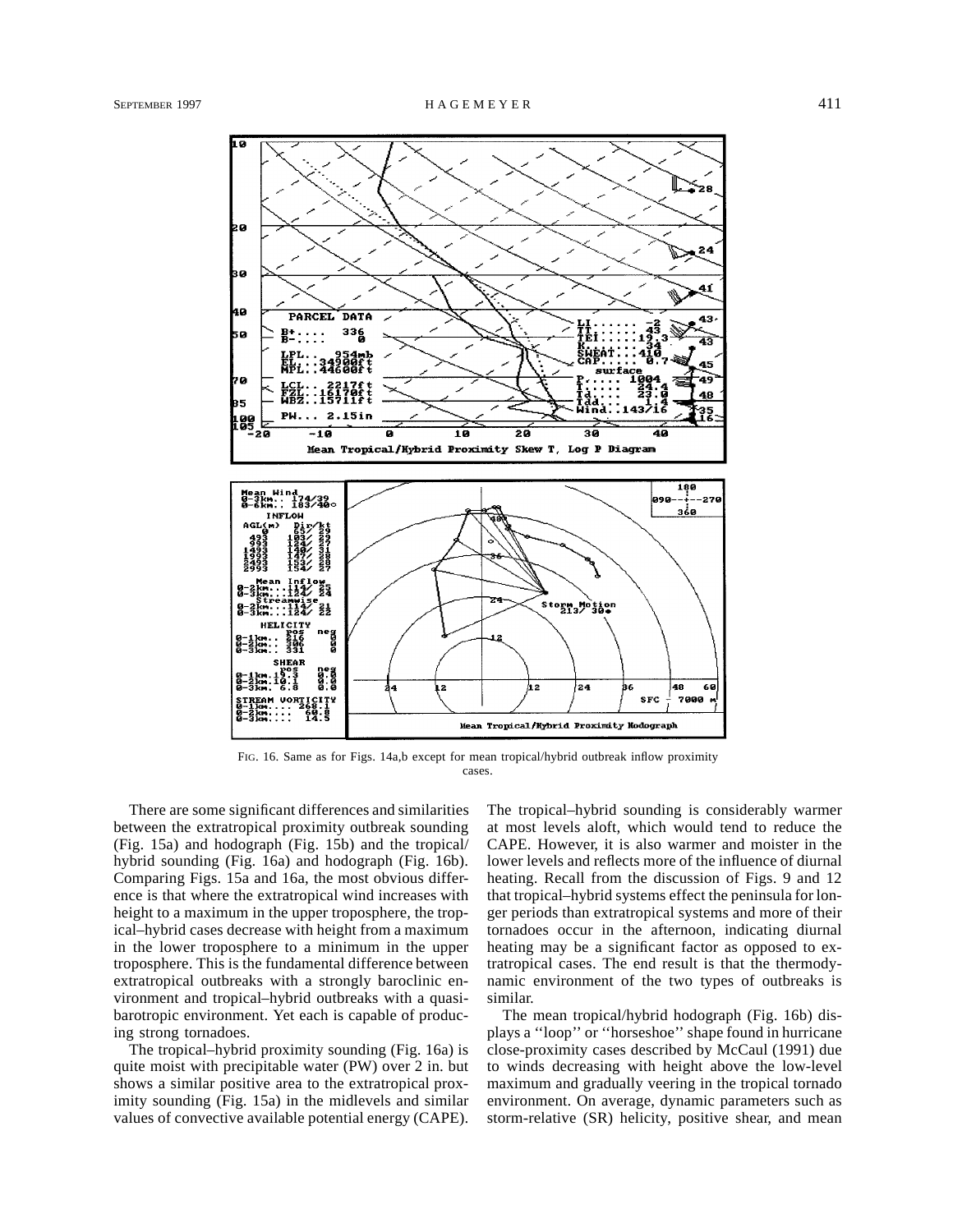

FIG. 17. Composite synoptic analysis for 0000 UTC 5 April 1993. Surface fronts, surface and upper troughs, and areas of high and low pressure are shown by conventional notation with levels in mb indicated. Axes of maximum winds at 850, 700, 500, and 250 mb are indicated by the symbols  $\rightarrow$ ,  $\rightarrow$ ,  $\rightarrow$ , and  $\rightarrow$ , respectively. Maximum winds are indicated in knots. The track of the surface low is indicated by the light-dashed line. The leading edge of the highest values of low-level moisture (surface dewpoint  $T_a$  in  $^{\circ}$ C) is indicated by the heavy-dotted line over south Florida. The approximate location of the first tornado is indicated by ''*T,*'' 6 h after map time.

wind are less for the tropical–hybrid proximity environment than extratropical. However, it should be noted that tropical–hybrid cases display greater variability in wind-related parameters compared to extratropical cases (see Fig. 13) but are still capable of producing supercell thunderstorms and strong tornadoes. Mean inflow and streamwise vorticity are nearly identical in the two environments. Mean wind and storm motion are considerably more southerly for the tropical–hybrid cases than the extratropical cases. This relates to the discussion of Figs. 11 and 12 regarding tornado location and movement.

## **4. Synoptic case studies**

Case studies of each type of outbreak—extratropical, tropical, and hybrid—are presented to supplement the information on climatology of peninsular Florida tornado outbreaks and their mean environments. Three recent case studies were selected because they serve to clearly illustrate the fundamental characteristics of, and differences between, the different outbreak types. Melbourne, Florida, WSR-88D data will be presented for each of the case studies; however, detailed interpretation of radar data is beyond the scope of this paper. Explanations and examples of WSR-88D products can be found in Klazura and Imy (1993).

#### *a. Extratropical outbreaks*

The tornado outbreak that occurred early on the morning of 5 April 1993, less than a month after the March 1993 superstorm (see DOC 1994; Kocin et al. 1995), is typical of peninsular Florida extratropical tornado outbreaks.

Figure 17 shows the preoutbreak composite synoptic analysis for 0000 UTC 5 April 1993. A surface low pressure center in the eastern Gulf of Mexico is beginning to deepen and accelerate as a strong short wave rotates through the base of a trough extending from a 500-mb low centered over Arkansas into the western Gulf of Mexico. A split jet stream flow is present at 250 mb with jet streaks approaching the Florida Straits from the Yucatan Peninsula and exiting to the north over the Tennessee Valley. This upper-level flow pattern resulted in strong upper diffluence over the central peninsula. A warm front extended eastward across central Florida from the low and a cold front trailed south from the low to the Yucatan Peninsula. Surface observations over the western peninsula indicated pressure falls of 2.4 mb in 3 h. An 850-mb jet axis and moist axis in the warm sector intersected the warm front west of the Florida peninsula. Jet axes at 700 and 500 mb overlaid the LLJ, resulting in significant veering and a favorable environment for rotating thunderstorms. At this time a prefrontal squall line was developing in the warm sector a few hundred miles west of the Florida peninsula.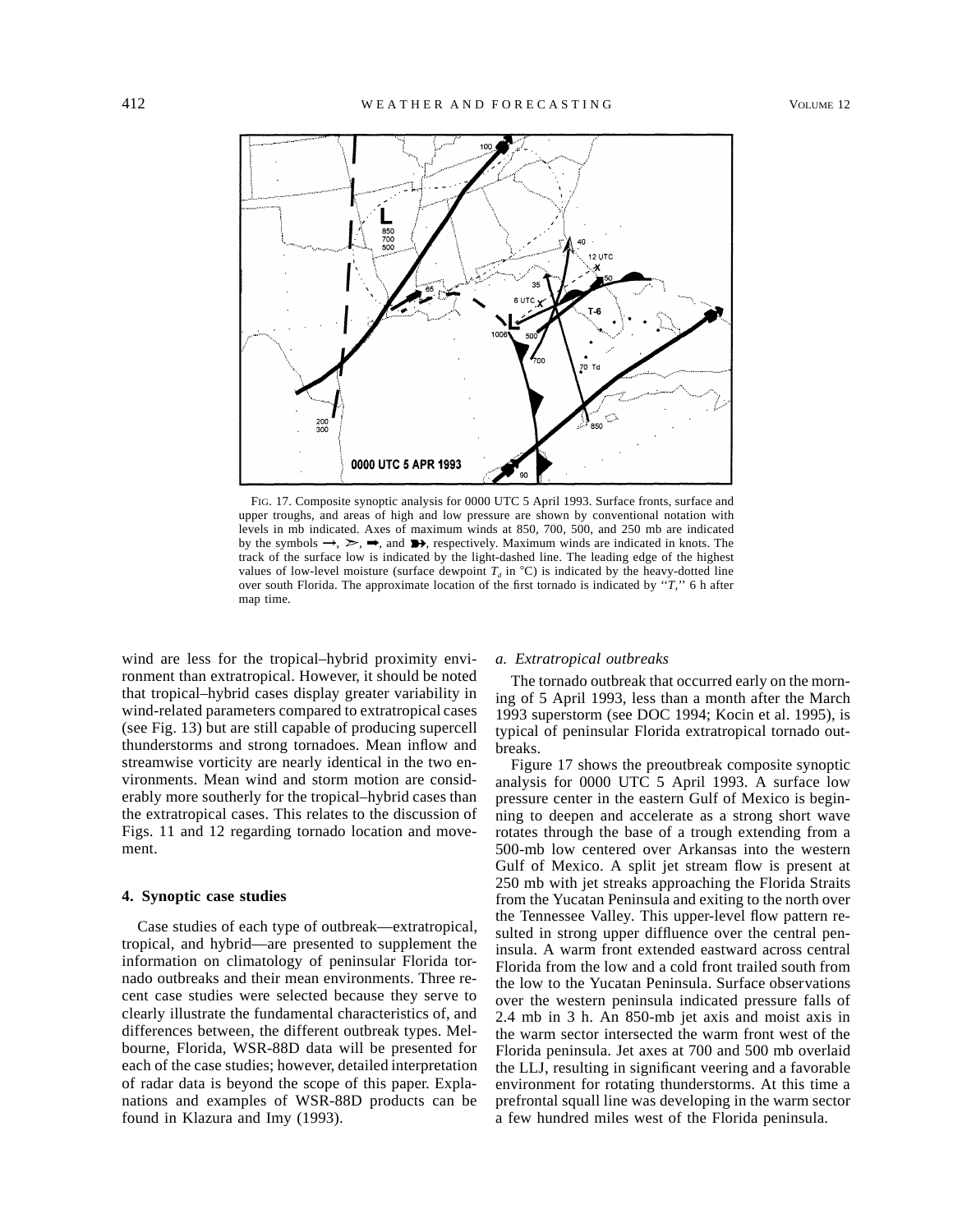

FIG. 18. The skew *T*–log*p* diagram for West Palm Beach, Florida, at 0000 UTC 5 April 1993.

It is likely a strong 500-mb jet maximum was over the central Gulf of Mexico and approaching the Florida peninsula at 0000 UTC. The often complete lack of upper-air data over the Gulf of Mexico makes for a difficult analysis, but with 65 kt  $(32.5 \text{ m s}^{-1})$  at 500 mb over Lake Charles and already 50 kt  $(25 \text{ m s}^{-1})$  above Tampa, it was likely at least a  $70$  kt  $(35 \text{ m s}^{-1})$  jet maximum existed over the central gulf. The diagnosis of jet streaks in the data-sparse gulf is crucial to successful extratropical outbreak forecasting. An analysis combining continuity, knowledge of dynamic and conceptual models, and using all available observational data including radar and satellite data is essential to diagnose the preoutbreak environment.

The 0000 UTC 5 April 1993 Tampa Bay skew *T*– log<sub>p</sub> was not representative of the warm sector air mass, as the warm front was in the vicinity and the hodograph contained negative shear and streamwise vorticity in the lowest kilometer. The next best warm sector sounding was West Palm Beach (PBI, Fig. 18), about 125 n mi east-southeast of Tampa. The Key West sounding, 215 n mi south-southeast of Tampa, was similar to the PBI sounding, but slightly more unstable and with less lowlevel shear and wind velocity. The PBI sounding (Fig. 18) is typical of preoutbreak extratropical cases in the warm sector: marginally unstable with dry air in midlevels. The hodograph (not shown) had begun to develop a favorable veering profile in the lower levels, but lowlevel winds had not yet increased significantly in response to the approaching low. Storm-relative helicity from 0–3 km was 42 m  $s^{-2}$ , and 0–3-km positive shear was  $4.1 \, 10^{-3} \, s^{-1}$ .

By 0553 UTC the Melbourne WSR-88D indicated that the prefrontal squall line was south of Tampa Bay (''A'' to ''B'' in Fig. 19) and was racing eastward toward the southern peninsula. The line was moving eastward

at speeds exceeding 40 kt  $(20 \text{ m s}^{-1})$  with individual cells moving east-northeastward at near 50 kt  $(25 \text{ m s}^{-1})$ at times. A distinct bowing or comma-head feature was evident at the northern end of the squall line (Przybylinski 1995; Weisman 1993). Most of the tornadoes were associated with this feature. The occurrence of tornadoes with bow echoes in prefrontal squall lines in recent outbreaks is common, and this case is not unlike that for the March 1993 superstorm (DOC1994).

Figure 20 shows the tornadoes and severe thunderstorm wind reports for this outbreak. Four reports of tornadoes and four reports of severe thunderstorm wind damage were received between 0630 and 0645 UTC in the heavily populated coastal area from Sarasota south to Fort Myers as the north end of the squall line hit land.

Figure 21 shows the squall line about midway across the peninsula at 0751 UTC. The northern bow-echo feature (''A'' in Fig. 21) caused two more tornadoes at 0800 and 0815 UTC before weakening. The northern bow echo had dissipated by 0900 UTC. A second bow echo (''B'' in Fig. 21) developed on the squall line to the south of the first and produced two more tornadoes at 0905 and 0915 UTC before moving into the Atlantic. The trailing squall line south of the bow echo passed on a more east or east-southeastward track through south Florida and produced severe thunderstorm winds as far south as Key West and another weak tornado near Fort Lauderdale at 0930 UTC.

It is useful to note that there were eight severe weather reports in 15 min when the squall line first hit the west coast and seven reports in 15 min when it exited the east coast and only six reports in the 2½ h it took the squall line to cross the interior. Both coasts have a narrow, heavily populated zone; in the interior it is very sparsely populated.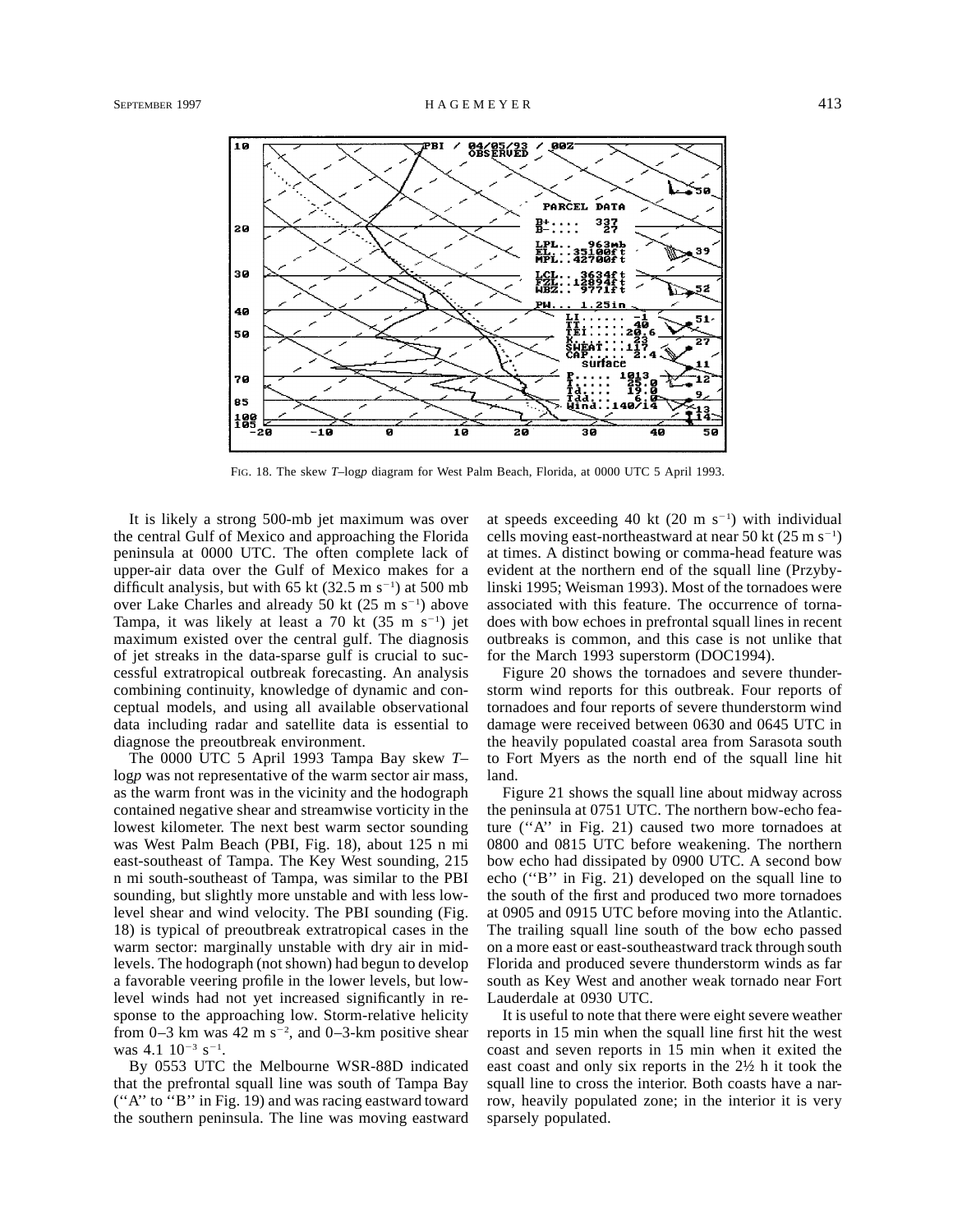

FIG. 19. Base reflectivity product (0.5° elevation, 248 n mi range) from Melbourne, FL, WSR-88D showing prefrontal squall line from "A" to "B" approaching the southwest Florida coast at 0553 UTC 5 April 1993.

Figure 22 shows the proximity hodograph for 0900 UTC as the northern end of the squall line approached the Melbourne WSR-88D site and the major bow echo was about 30 mi south of Melbourne. Figure 22 was constructed using 0900 UTC surface reports, WSR-88D VWP winds, and observed storm motion from the WSR-88D. It is quite similar to the mean inflow proximity hodograph (Fig. 15b). A distinct LLJ and strong low-level shear are evident, and 0–3-km stormrelative helicity has increased to  $523 \text{ m s}^{-2}$ . The WSR-88D VWP showed an 80-kt  $(40 \text{ m s}^{-1})$  maximum from 35 to 40 kft (10.6–12.2 km) passing over the area between 0800 and 0900 UTC. This was likely a reflection of the jet streak moving toward the Florida Straits at 0000 UTC shown in Fig. 17. Jet streaks were also evident at 1200 UTC across the southern peninsula at 700 and 500 mb in the wake of the squall line.

By 1030 UTC the squall line was already well offshore in the Atlantic. A deep, dry air mass in the lower and midtroposphere was evident in the TBW sounding at 1200 UTC (not shown), indicating a dry intrusion may have played a role in this outbreak. The surface low tracked farther south than in most extratropical cases, moving rapidly just north of east, to offshore Daytona Beach by 1200 UTC. This outbreak lasted exactly 3 h. All severe weather reports were in the warm sector.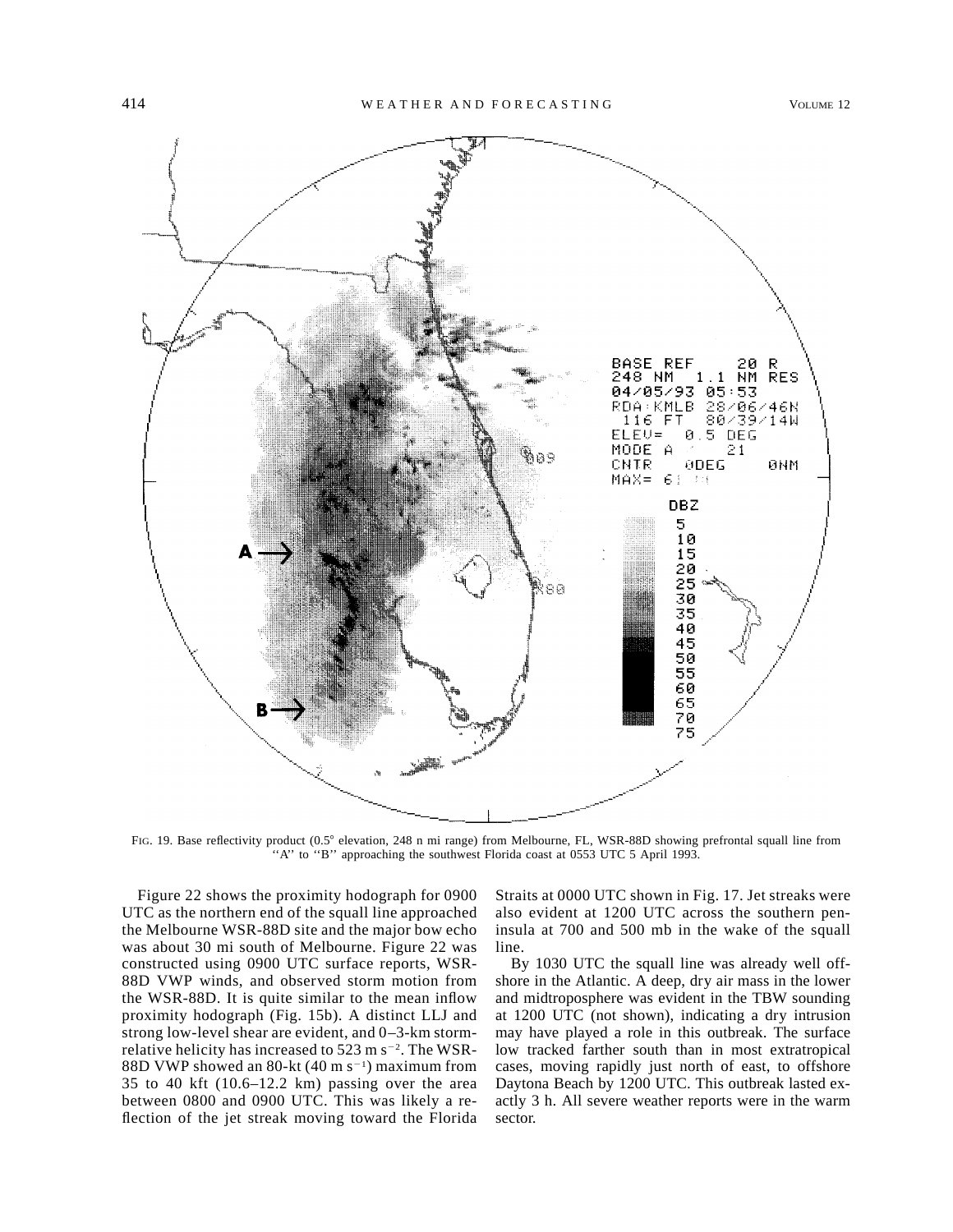

FIG. 20. Plot of tornadoes  $(\nabla)$  and severe thunderstorm winds (+) reported for the 5 April 1993 outbreak. Times are in UTC.

### *b. Tropical cyclone outbreaks*

### 1) DISCUSSION

To expand our knowledge beyond the data search discussed in section 2, the publications *Significant Tornadoes 1680–1991* (Grazulis 1993) and *Tornado Occurrences in the United States 1916–1958* (Wolford 1960), and *Storm Data* (1959–94) were reviewed for all documented tornadoes in peninsular Florida associated with tropical cyclones, tropical disturbances, and hybrid cyclones. Historical tropical cyclone track information was obtained from the CD-ROM, *Global Tropical/Extratropical Cyclone Climatic Atlas* (USN and DOC 1994). The review yielded nine cases of tropical cyclones causing four or more tornadoes in the recorded history of peninsular Florida. Three cases (two hurricanes and one tropical storm) that occurred before 1950 were discussed briefly in section 3b. The remaining six cases (four hurricanes and two tropical storms) occurred between 1950 and 1994. Of these six, five also met the rigorous outbreak test of at least four tornadoes in 4 h or less and are shown in Table 1. Only Hurricane Elena in August 1985 (four tornadoes in 10:50 h) did not meet the rigorous temporal criteria of the outbreak definition. This case caused no injuries or deaths.

Of the nine tropical cyclones that produced at least four tornadoes, four produced all their tornadoes before the center made landfall. In eight of the nine cases, tornadoes occurred in the right-front quadrant of the cyclone. This is consistent with previous research such as Novlan and Gray (1974) and Gentry (1983). Only two of the nine cases had tornadoes near the center. Tornadoes associated with Hurricane Isbel (case 30 in Table 1) occurred both in the right-front sector before landfall and continued near the center as Isbel crossed the peninsula from southwest to northeast.

Seven of the nine tropical cyclones approached Florida from the Gulf of Mexico. Only Hurricane David in September 1979 and the hurricane of September 1929 approached from the Atlantic Ocean. September is also the most likely month for tropical cyclones to strike Florida from the Atlantic (Neumann et al. 1993). Only two outbreak cases (34 and 28) were associated with convection moving in from the Atlantic Ocean. The tropical cyclone storm tracks generally had a predominantly northerly component when producing multiple tornadoes. Elena (August 1985), which underwent several loops in the gulf was the only exception. Killer tropical cyclone tornadoes have occurred in only two cases (June 1972 and November 1994) and both were outbreaks included in this study. In each case all tornado deaths occurred in trailers or mobile homes.

There appears to be much more variability in the manner in which tropical cyclone tornado outbreaks might develop compared to extratropical cyclone cases, which are remarkably similar to each other. The essence of the tropical cyclone tornado forecast challenge is predicting the occurrence of tornadoes *outside* the area where people are prepared for the maximum winds from a landfalling cyclone and predicting tornadoes from weaker cyclones where tornadoes may pose the greater threat.

## 2) CASE STUDY

Tropical Storm Gordon is an example where tornadoes, rather than winds associated with the circulation, were the greater threat. Gordon passed through the Florida Straits on 14 and 15 November 1994, bringing flooding rains and gusty winds to Miami and southeast Florida. At 0000 UTC 16 November 1994 Gordon was centered just north of Key West and moving slowly north. The composite synoptic analysis for this time is shown as Fig. 23. The analysis was produced by analyzing 0000 UTC observational datasets and Nested Grid Model gridded data. Gordon's development into a tropical storm may have been influenced by a persistent upper low and old frontal boundary that reached the Caribbean Sea several days earlier. However, by 0000 UTC 16 November, Gordon was clearly a warm-core tropical system detached from any midlatitude influence. A symmetrical circulation of greater than 30 kt  $(15 \text{ m s}^{-1})$  was evident at the surface and 850 mb, but winds were significantly higher on the east side of Gordon where a LLJ of 50 kt  $(25 \text{ m s}^{-1})$  had developed. The cyclonic circulation was evident at 700, 500, and 300 mb,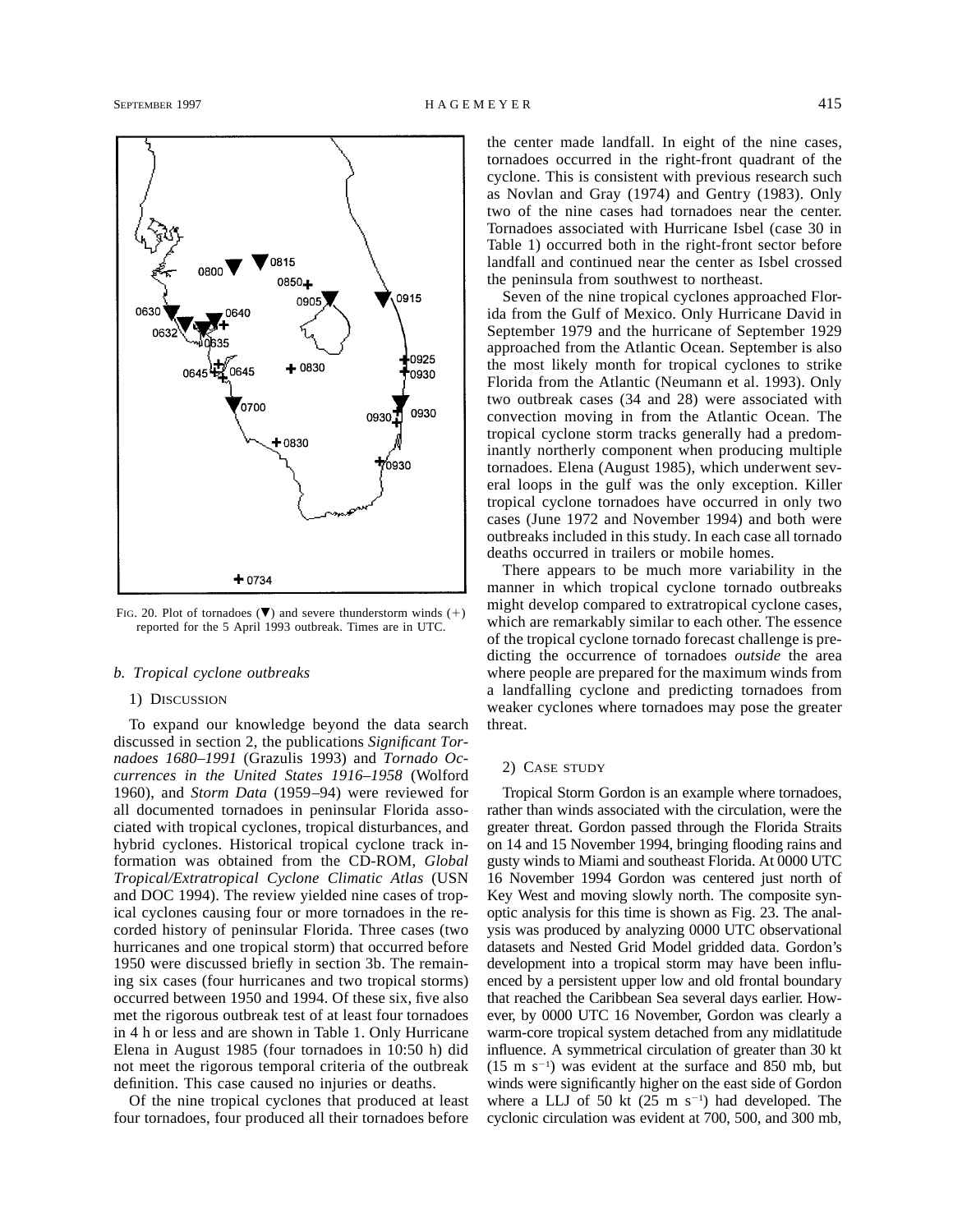

FIG. 21. Composite reflectivity product (.54 n mi resolution, 124 n mi range) from Melbourne, FL, WSR-88D for 0751 UTC 5 April 1993 showing prefrontal squall line midway across the peninsula. Bow echo at northern end of squall line with associated WSR-88D-detected mesocyclone is indicated at ''A''; developing bow echo to the south is indicated at ''B.''

but the isotach pattern was discontinuous, as strong winds were indicated on the east side and the west side of the low, with lower wind speeds north and south. Deep tropical moisture was pulled north over the Atlantic coastal waters east of the center, while drier air was pulled down the backside of the large circulation center. The interaction of Gordon with a high pressure center off the Carolinas caused the development of a low-level northeastery flow of 25–30 kt  $(12.5-15 \text{ m s}^{-1})$  off northeast Florida and low-level southeasterly flow off southeast Florida. This resultant pattern produced an area of very strong low-level convergence and upward vertical motion offshore of eastcentral Florida (shaded area in Fig. 23), and an asymmetrical convective pattern around Gordon as detached rainbands spiraled around the northeast quadrant.

The 2352 UTC 15 November 1994 base reflectivity product from the MLB WSR-88D (Fig. 24), at about the time the first of six tornadoes was reported, shows the convective bands rotating around Gordon southwest of the line from "A" to "B." The large area of convection northeast of line ''AB'' was earlier associated with Gordon but at this time was moving to the north, away from the influence of the circulation.

The skew *T*–log*p* from PBI for 0000 UTC 16 No-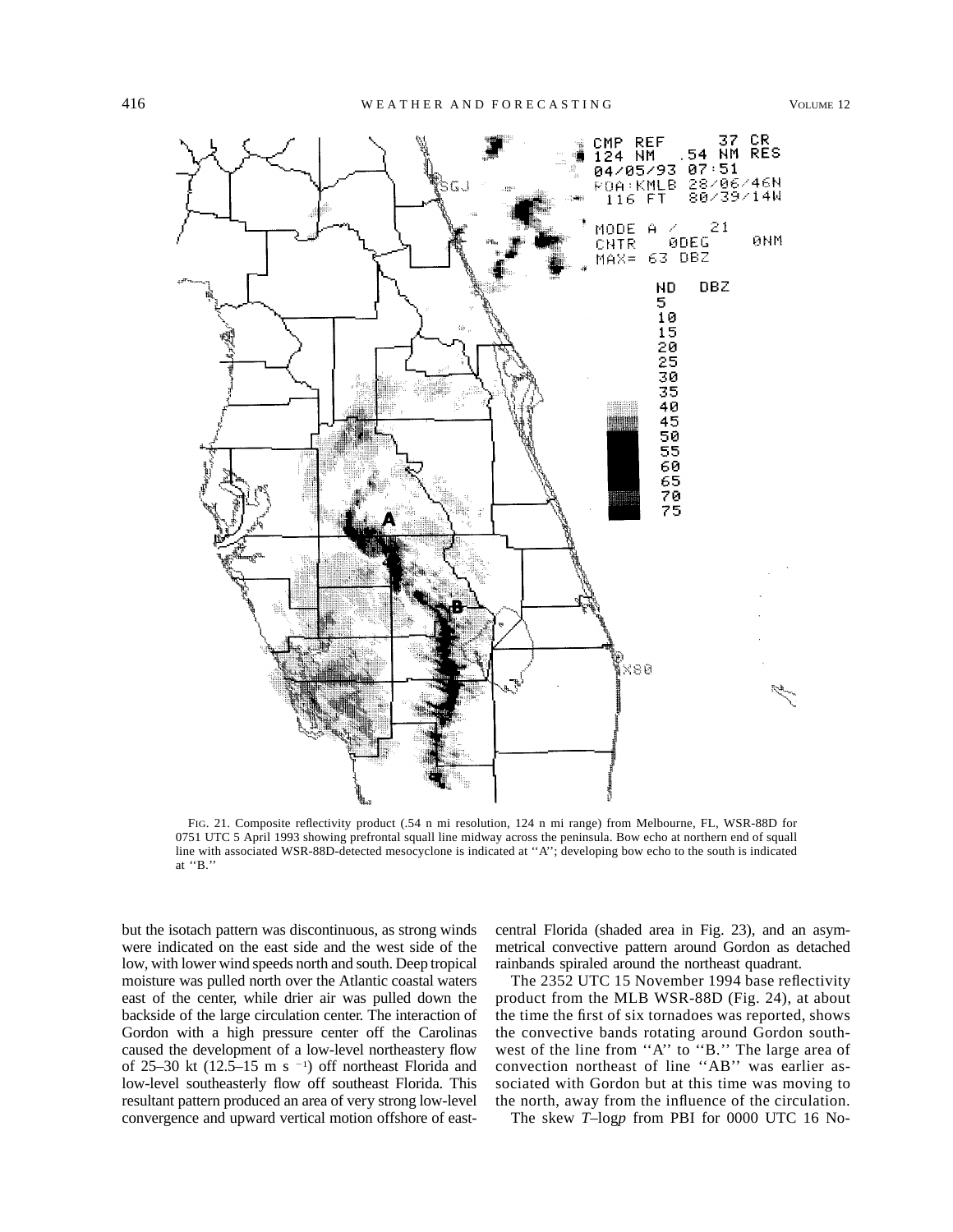

FIG. 22. Close proximity hodograph constructed from Melbourne, FL, WSR-88D VWP data, observed storm movement, and surface data for 0900 UTC 5 April 1993.

vember 1994 is shown as Fig. 25a (0000 UTC Cape Canaveral sounding not available). The sounding is quite moist with PW of 2.33 in., but still contains a relatively large positive area in the midlevels. In fact, the mean low-level lifted parcel does not intersect the temperature profile at high levels, resulting in an indeterminate CAPE. Warm 500-mb temperatures of  $-5^{\circ}$ C are offset by warm and very moist low-level conditions enhanced in this case by the contribution of diurnal heating. Recall that in discussions of Figs. 9, 12, and 16a, the tropical/hybrid cases are more likely in the afternoon and evening.

The 0000 UTC proximity hodograph constructed from the MLB WSR-88D VWP and Melbourne International Airport (MLB) surface wind is shown as Fig. 25b. The hodograph displays a horseshoe or loop shape described by McCaul (1991) for hurricane proximity soundings and is very similar in magnitude to the mean



FIG. 23. Composite synoptic analysis for 0000 UTC 16 November 1994. Surface fronts and areas of high and low pressure are shown by conventional notation. Gordon was a vertically stacked low from the surface to 300 mb. Axes of maximum winds at 850, 700, and 500 mb are indicated by the symbols  $\rightarrow$ ,  $\rightarrow$ , and  $\rightarrow$ , respectively. Maximum winds are indicated in knots. The past track of the surface low is indicated by the light-dashed line. The leading edge of the highest values of low-level moisture (surface mixing ratio in  $g kg^{-1}$ ) is indicated by the heavy-dotted line. The approximate location of the first tornado is indicated by "T," at about the same time as map time. An area of strong low-level moisture convergence and upward vertical motion is indicated by the shaded area off the east coast of Florida.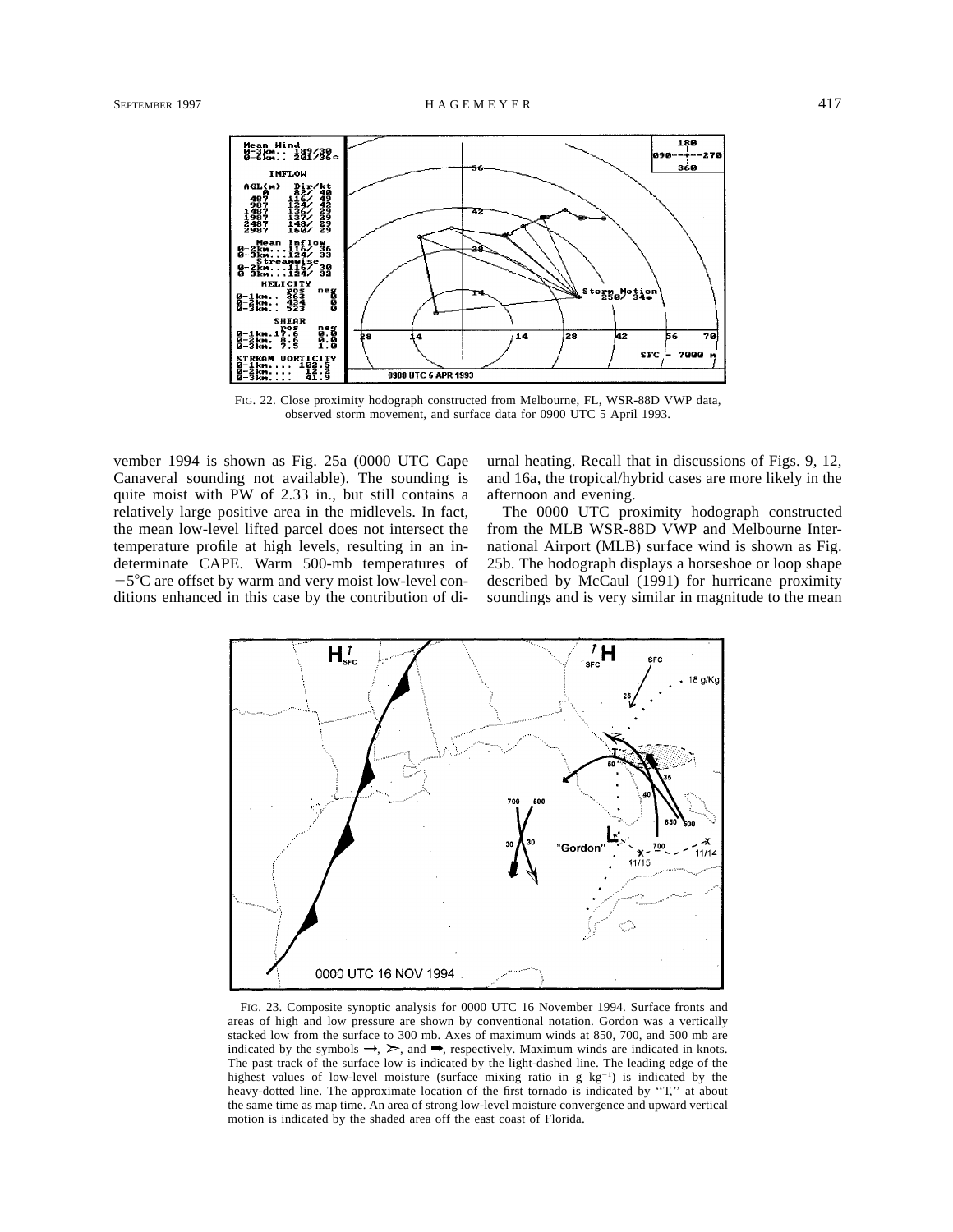

FIG. 24. Base reflectivity product (0.5° elevation, 248 n mi range) from Melbourne, FL, WSR-88D for 2352 UTC 15 November 1994. Rainbands associated with Gordon are shown at, and southwest of, line ''AB''; the large precipitation area northeast of line ''AB'' is moving north, away from Gordon's influence. The center of Gordon is indicated by ''L'' north of Key West. The location of the first tornado touchdown at 2356 UTC is indicated by ''T.''

hodograph (Fig. 16b) but has an easterly mean wind. Note that this outbreak case is one of only two that had convective elements move in from the Atlantic Ocean, most moved in from the gulf with a strong southerly component (see Fig. 12). The hodograph in Fig. 25b was taken within a few minutes and 20 n mi of the first tornado to occur in this outbreak. Because of the 50-kt  $(25 \text{ m s}^{-1})$  LLJ from 1 to 1.5 km, with winds decreasing, and gradually veering with height above it, most of the shear was in the lowest 1 km. The 0000 UTC PBI hodograph (not shown) released about 2 h before the sec-

ond outbreak tornado occurred in Palm Beach County was very similar in shape to Fig. 25b but had a southerly mean wind illustrating the strongly cyclonically curved flow between PBI and MLB.

As early at 2030 UTC the MLB WSR-88D detected low-level rotation in rainbands that formed off eastcentral Florida in an area of strengthening convection associated with the strong low-level convergence zone. The first tornado (F2) touched down at 2353 UTC, striking the Barefoot Bay manufactured housing development on the coast south of Melbourne. The tornado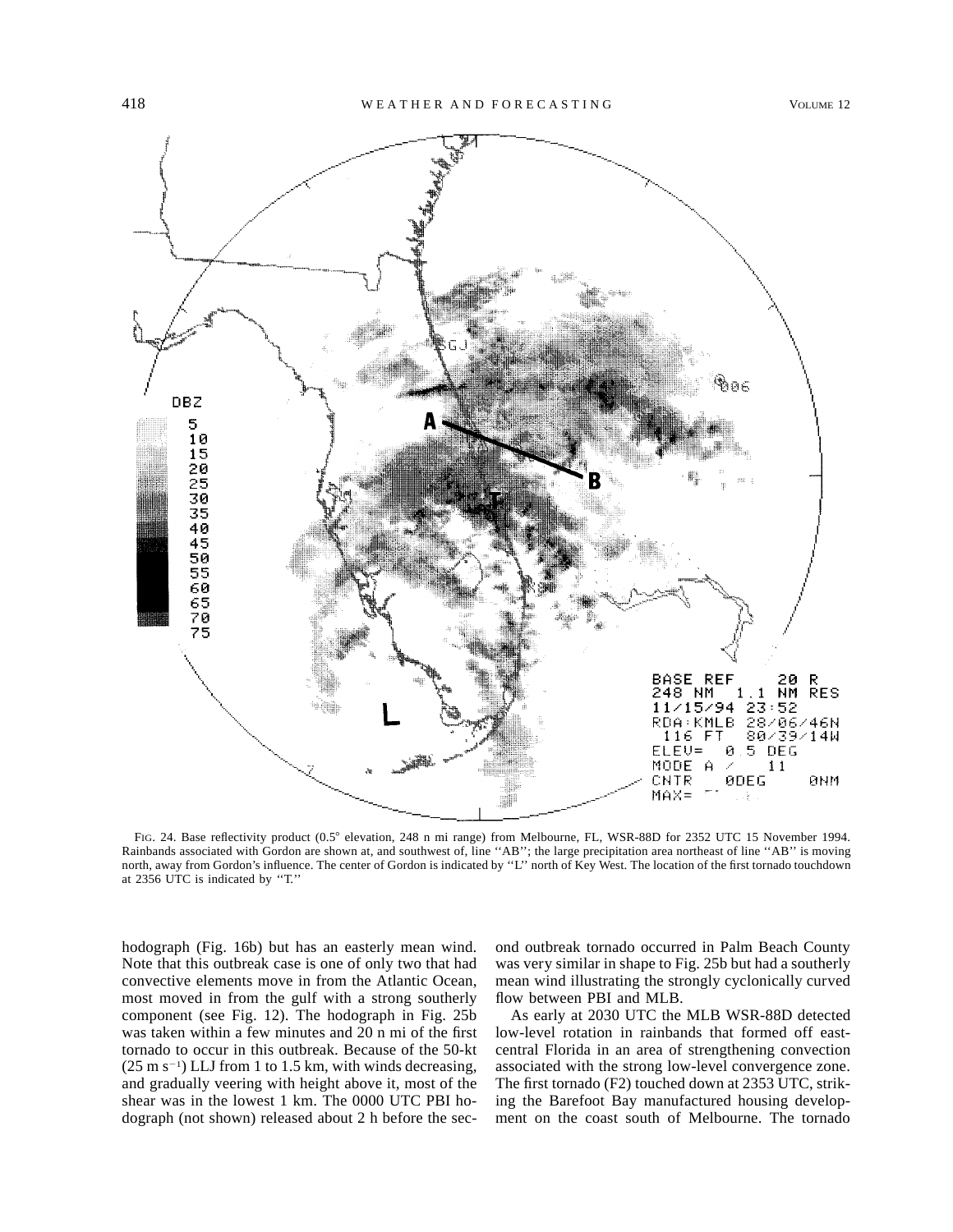

FIG. 25. Skew *T*–log*p* (a) for West Palm Beach, FL, at 0000 UTC 16 November 1994 and hodograph (b) constructed from 0000 UTC MLB WSR-88D VWP.

destroyed 62 homes, injuring 40 and killing one man before quickly dissipating.

Figure 26 shows the locations of tornadoes reported during this outbreak. Tropical Storm Gordon produced the second longest peninsular Florida tornado outbreak on record. For more than 8 h, showers and isolated thunderstorms formed in bands over the Atlantic coastal waters and moved onshore, occasionally producing tornadoes near the coast that dissipated after moving inland. Twice, gaps of more than 2 h occurred between tornado reports. Except for a few reports of waterspouts over the coastal waters, there were no other reports of severe weather, but flooding rainfall was widespread from 14 through 16 November in south Florida and from Daytona Beach to Orlando (Choy et al. 1996). Seven deaths were attributed to drowning.

The MLB WSR-88D detected shallow cyclonic shear or rotation in many of the rainbands and was used effectively to issue severe thunderstorm and tornado warnings to alert coastal residents. However, many more rotating storms were observed than tornadoes reported, and several false alarms were given. At times rotational velocities in rainbands would decrease as they approached land, at other times they would increase upon landfall. Since warnings had to be issued with lead times, these trends were often not observed until after decisions to warn or not warn were made. Spratt et al. (1997, this issue) provide a discussion of the stormscale and mesoscale aspects of several of the tornadoes in this outbreak using WSR-88D data.

Based on peninsular Florida climatology, it is likely that if a tropical cyclone does produce multiple tornadoes, they may be spread over a relatively long period of time over a small area. This is considerably different from most outbreaks in the Midwest, which may last for an extended period but can occur over an area the size of several states. In the tropical cyclone cases, there is a risk of not issuing a tornado watch or canceling a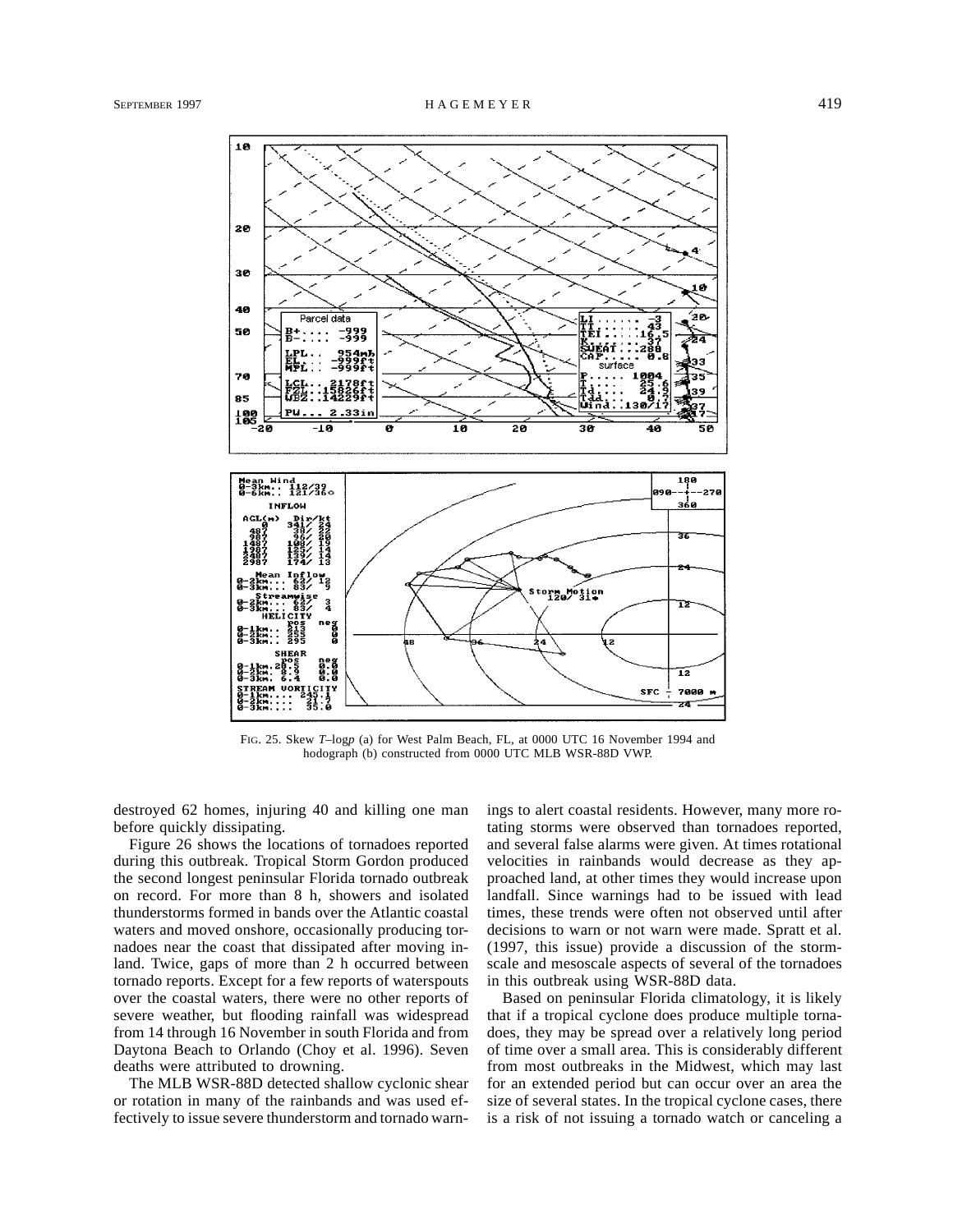

FIG. 26. Plot of tornadoes ( $\nabla$ ) with F scale indicated for the 15–16 November 1994 outbreak. Times are in UTC.

watch too soon if reports do not come in after several hours and/or cease for several hours. Weiss (1985) discussed tornado watch forecast implications of multiple tornadoes associated with tropical cyclones but did not address temporal issues. In cases like Gordon, it is debatable whether a strategy of posting tornado watches for a narrow coastal zone for up to 12 h is preferable to issuing local statements of tornado potential and individual warnings as needed and including statements of tornadic potential in National Hurricane Center advisories. In the author's opinion, there is little doubt that tornado watches raise public awareness, especially with weaker tropical cyclones such as Gordon where general high winds are not a serious concern. Overwarning may be justified due to the rarity of tropical cyclone tornado outbreaks and the fact that residents in mobile homes and trailers are at the greatest risk. In any case, the NWS office with warning responsibility must intensively investigate storms with the WSR-88D and collect spotter reports during a protracted tropical event.

## *c. Hybrid outbreaks*

#### 1) DISCUSSION

Forecasters expect the possibility of tornadoes with any landfalling hurricane, although they are rare events, because research into their nature has been widely promulgated (Novlan and Gray 1974; Gentry 1983; McCaul 1991). The diagnoses of the hybrid cases, which have tropical and extratropical characteristics of varying degrees, are not nearly as clear due to their complexity and rarity. Indeed, as the hybrid killer tornado outbreak that struck the Tampa Bay area on 3 October 1992 (DOC 1993) illustrates, they can strike without any watches or warnings in effect.

Until the late 1960s only tropical and extratropical terms were used to describe cyclones, although some cyclones were suspected to be hybrids (Neumann et al. 1993). In 1972 the term ''subtropical storm'' was officially designated to describe hybrid cyclones that reach tropical storm strength ( $\geq$ 34 kt or 17 m s<sup>-1</sup>). However, hybrid cyclones below this threshold are not always specifically identified. Five hybrid cyclones (two subtropical storms and three unnamed cyclones) have spawned tornadoes in peninsular Florida in recorded history, none are documented before 1976. Four of the five produced killer tornadoes, and all five produced tornadoes that caused injury. Three of these five also met the definition of an outbreak and are included in this study. Of the two that did not meet the rigorous outbreak criteria, one produced three tornadoes in 2½ h, including a killer tornado, and the other produced four tornadoes in 9 h.

Hybrid cyclone tornado outbreaks are of great concern because they are the rarest and most consistently dangerous of the outbreaks types. All three hybrid outbreaks included in this study produced F2 or greater killer tornadoes and flooding rains that caused as many deaths by drowning as by tornadoes. The May 1979 outbreak produced 18 in. of rain in the St. Petersburg area, leading to three drownings, while tornadoes killed 1 and injured 49. Excessive rainfall with the June 1982 outbreak flooded six rivers in west-central Florida and caused widespread urban flooding that led to three drownings. Tornadoes killed 1 and injured 13. The October 1992 outbreak produced tornadoes of up to F3 intensity that killed four people west of Tampa, and excessive rainfall caused record flooding in northeast Florida leading to a presidential disaster declaration. The stronger hybrid cyclones of June 1982 and October 1992 (lower central pressures) caused significant coastal flooding and beach erosion along Florida's gulf coast.

One of the most significant aspects of these outbreaks is their longevity. The May 1979 (case 24), June 1982 (case 26), and October 1992 (case 29) hybrid outbreaks are the first (11:00 h), third (8:09), and fourth (8:00) longest, respectively, of the 35 outbreaks. Due to their longevity, they produced a higher than normal number of tornadoes. The May 1979 (19 tornadoes), June 1982 (10 tornadoes), and October 1992 (9 tornadoes) outbreaks rank first, third (tie), and fourth (tie), respectively, for number of tornadoes in peninsular Florida outbreaks. All three exceed the ''major'' hurricane tornado outbreak criteria set by McCaul (1991).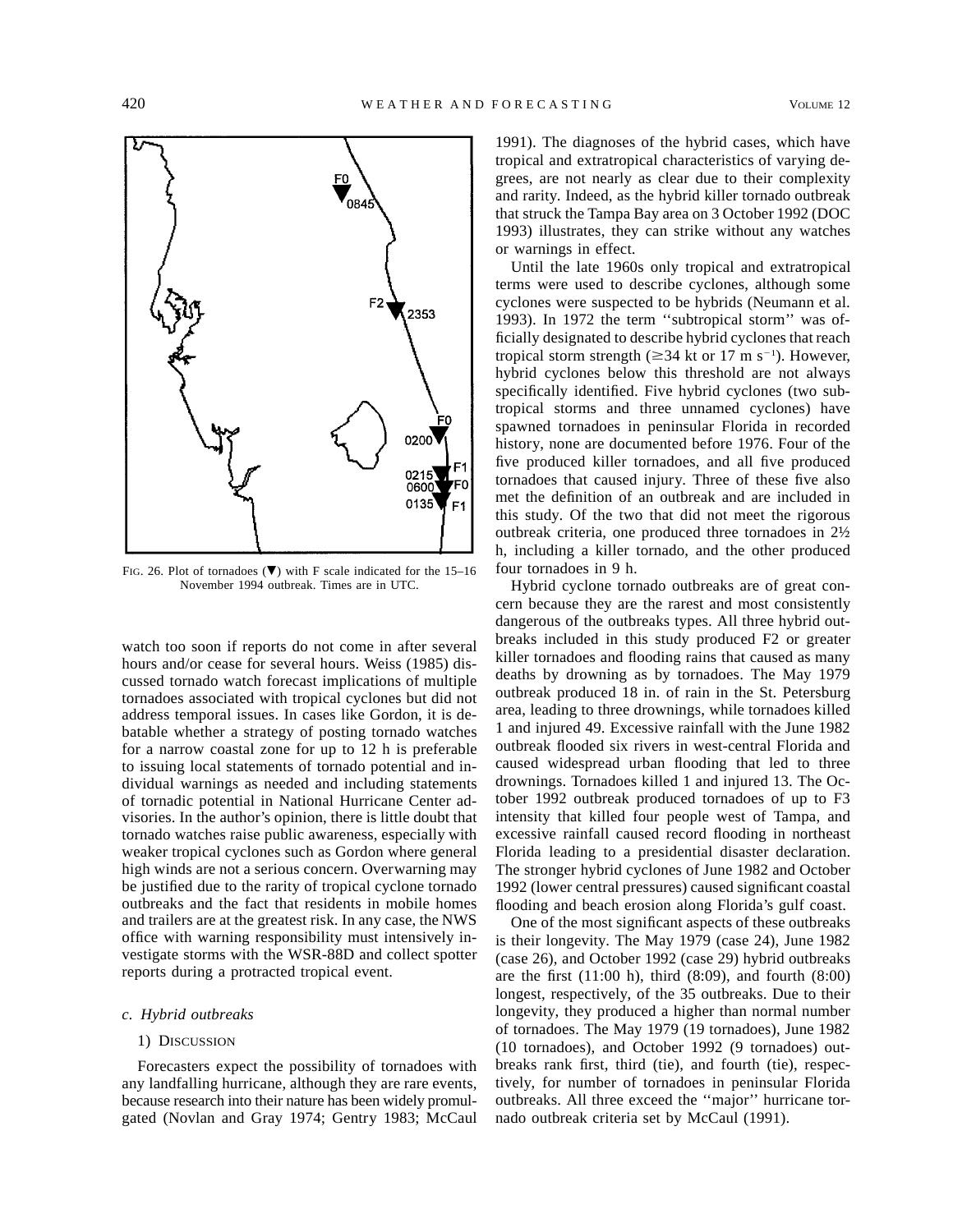

FIG. 27. Composite synoptic analysis for 1200 UTC 3 October 1992. Surface fronts, surface and upper troughs, and areas of high and low pressure are shown by conventional notation with levels in mb indicated. Axes of maximum winds at 850, 700, 500, and 250 mb are indicated by the symbols  $\rightarrow$ ,  $\rightarrow$ ,  $\rightarrow$ , and  $\rightarrow$  respectively. Maximum winds are indicated in knots. The leading edge of the highest values of low-level moisture (surface dewpoint  $T_d$  in  $^{\circ}$ C) is indicated by the heavy-dotted line over south Florida. The approximate location of first tornadoes is indicated by ''T,'' 2 h after map time. The dash–dot line encloses the rain shield, or rain-cooled air mass associated with the cyclone.

#### 2) HYBRID OUTBREAK CASE STUDY

In late September 1992 a surface low began to develop near the Yucatan Peninsula on an old frontal boundary across the southern Gulf of Mexico. As the low deepened and moved northeast toward Florida, it evolved into a hybrid cyclone outbreak. Figure 27 shows the synoptic composite analysis for 1200 UTC 3 October 1992. The surface low in the east-central gulf has deepened to 1000 mb with a surface trough trailing south into the southern gulf. Closed lows at 850 and 700 mb existed above the surface low. Above 700 mb a broad trough extended from Illinois to south Texas. A weak 500-mb short wave was rotating up the front of the trough over the north-central gulf. The subtropical jet stream extended from south Texas to North Carolina with a jet streak approaching the Southeast. Strong upper diffluence was over the northern peninsula.

As the southerly flow on the east side of the low increased, a surge of tropical moisture south of an old frontal boundary moved northward similar to a warm front, resulting in overrunning rainfall over Florida early in October. This rain-cooled air mass enhanced the temperature contrast across the boundary. By the time of Fig. 27, an LLJ of 50 kt  $(25 \text{ m s}^{-1})$  at 850 mb was intersecting the warm front southwest of Tampa, maximizing vertical velocity and overrunning while winds at 700 and 500 mb were increasing and veering over

the area in response to the approaching subtropical jet streak and short wave.

The cyclone's interaction with the midlatitude trough approaching from the west and surface high pressure over the mid-Atlantic states resulted in an asymmetric wind flow with the only strong low-level flow in the northeast quadrant, well east of the center. The result was a setting much like the warm sector of a strong extratropical cyclone even though the environment was weakly baroclinic. The cyclone was not specifically identified as having tropical characteristics in real time but was later called a tropical disturbance in DOC (1994).

The 1200 UTC TBW sounding (Fig. 28a) and hodograph (Fig. 28b) terminated prematurely at 400 mb. The sounding is characterized by very high PW values and moderate instability typical of hybrid and tropical outbreaks. The hodograph is quite similar to the mean tropical–hybrid proximity sounding (Fig. 16b) and displays strong low-level shear and veering (storm-relative parameters were computed using 1500 UTC observed storm motion from the MLB WSR-88D rather than default storm motion). The winds decrease with height above a maximum at 850 mb resulting in a horseshoeshaped wind profile similar to tropical cyclone tornado cases of McCaul (1991). One of the basic differences between the hybrid and tropical cyclone cases is that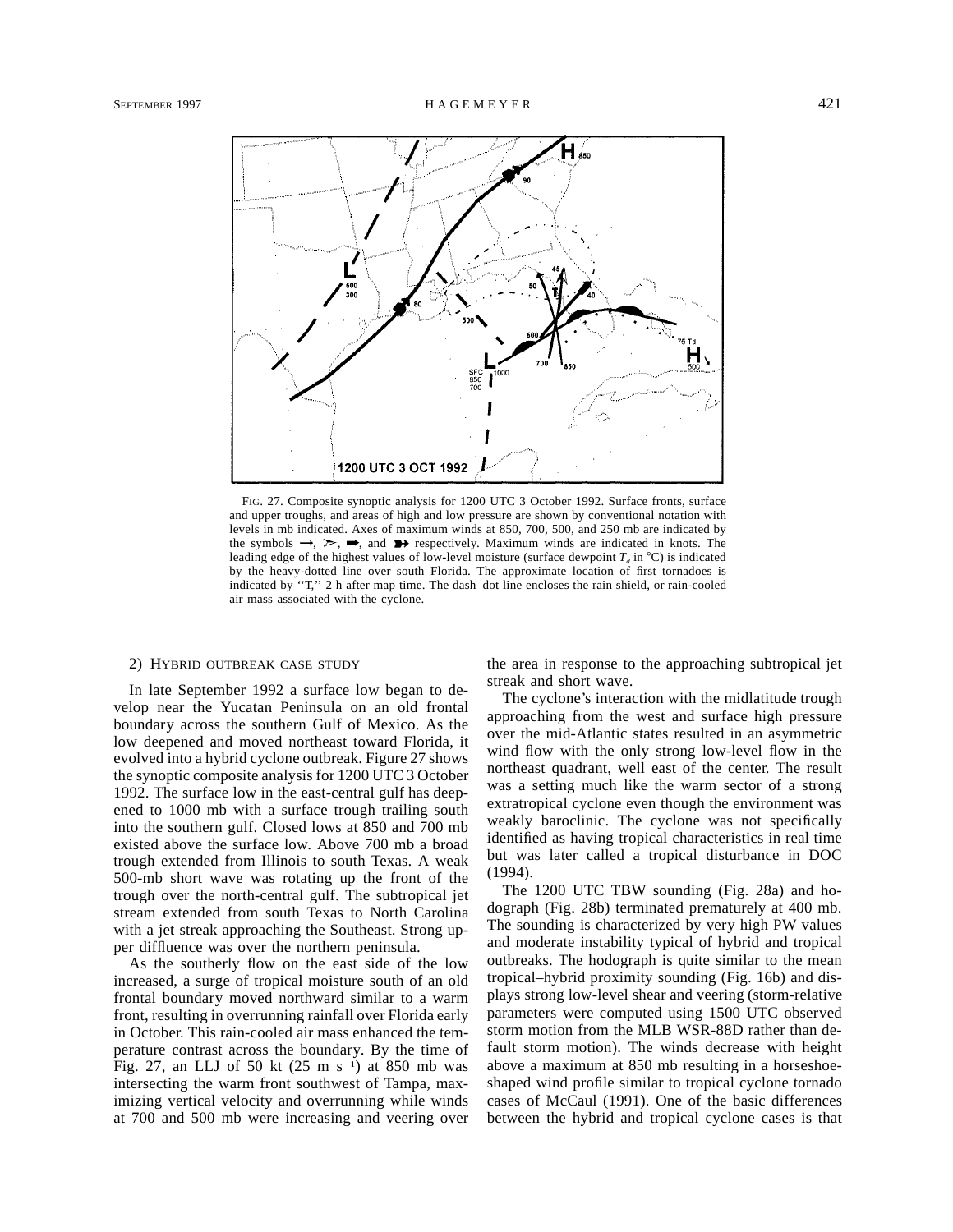

FIG. 28. Skew *T*–log*p* (a) and hodograph (b) for Tampa, FL, at 1200 UTC 3 October 1992. Storm-relative parameters on the hodograph (b) where computed using observed tornadic storm motion from the MLB WSR-88D instead of default storm motion.

because of the interaction of a midlatitude trough and a subtropical jet in the hybrid cases, winds are southwest at 35–40 kt  $(17.5-20 \text{ m s}^{-1})$  above 500 mb. More detailed discussions of the dynamic and thermodynamic nature of the Tampa sounding can be found in Anthony (1993) and Davies (1993).

The 1204 UTC Melbourne WSR-88D base reflectivity image (Fig. 29) shows the precipitation pattern associated with the low and warm front. Figure 29 is fundamentally different from the tropical case (Fig. 24). The large overrunning precipitation area north of the warm front is similar to that of an extratropical cyclone, even though in this case the cyclone developed in the Tropics. Strong thunderstorms are developing in the Gulf of Mexico southwest of Tampa Bay at ''A'' in Fig. 29, just north of where the LLJ is intersecting the warm front and maximizing upward vertical velocity and overrunning.

Figure 30 shows the tornadoes and severe thunderstorm wind reports for this outbreak. The first tornado (F2) struck Pinellas County at 1440 UTC, killing an elderly woman in a mobile home. The third tornado of the outbreak was an F3 that struck Pinellas County at 1530 UTC, killing three before quickly dissipating. The focus of severe weather shifted steadily northward with the warm front as the day progressed. The trend was for thunderstorms to move onshore, produce brief severe weather within 50 mi of the coast and weaken.

The base reflectivity product from the Melbourne WSR-88D for 1743 UTC (Fig. 31) shows another cluster of strong thunderstorms approaching shore north of TBW at ''A.'' The thunderstorm complex at ''B'' earlier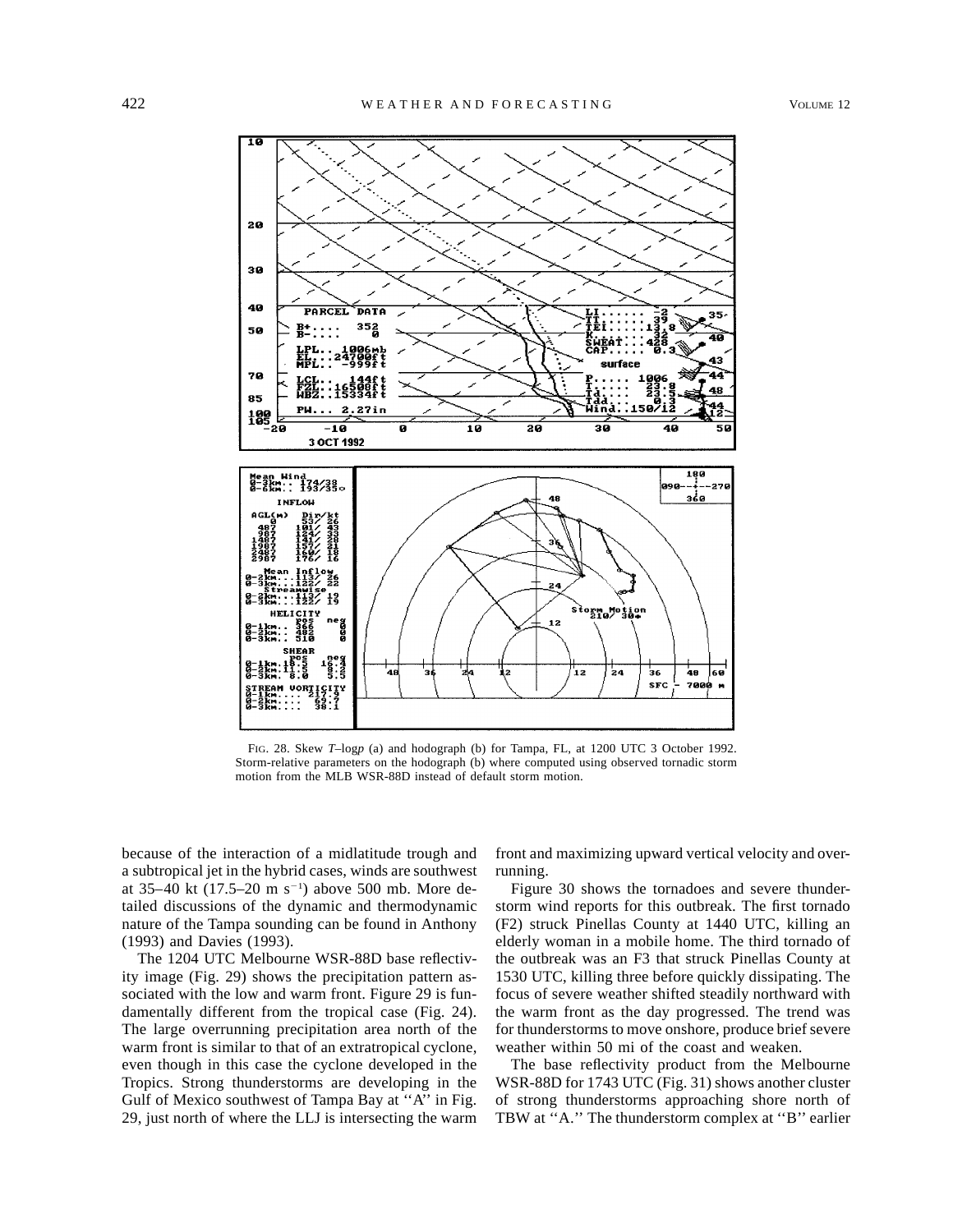

FIG. 29. Base reflectivity product (0.5°, 248 n mi range) from Melbourne, FL, WSR-88D for 1204 UTC 3 October 1992. The area of developing strong thunderstorms southwest of Tampa is indicated at ''A.''

produced tornadoes at 1707 and 1720 UTC. The remains of the thunderstorms that had produced the first round of tornadoes are now at ''C.''

This hybrid scenario is fundamentally different from the extratropical outbreaks that cross the peninsula quickly. There are general similarities to the tropical case study in that there the severe weather was also limited to the coastal sections with a long duration of onshore flow. As in both the tropical and extratropical cyclone cases, severe weather occurred when convective cells moved onshore and then weakened after moving inland. The killer tornadoes in this case and Tropical Storm Gordon affected the immediate coastal area and then dissipated.

In the hybrid cases, as in the previous tropical outbreak case study, the outbreaks are long-term events that require intensive radar interpretation of every thunderstorm or heavy rainshower moving onshore. Many convective cells will come ashore, but only a fraction will produce severe weather.

As near as can be determined from sparse historical synoptic data over the Gulf of Mexico and Latin America, all three hybrid outbreak cases began when weak lows developed along old frontal boundaries that had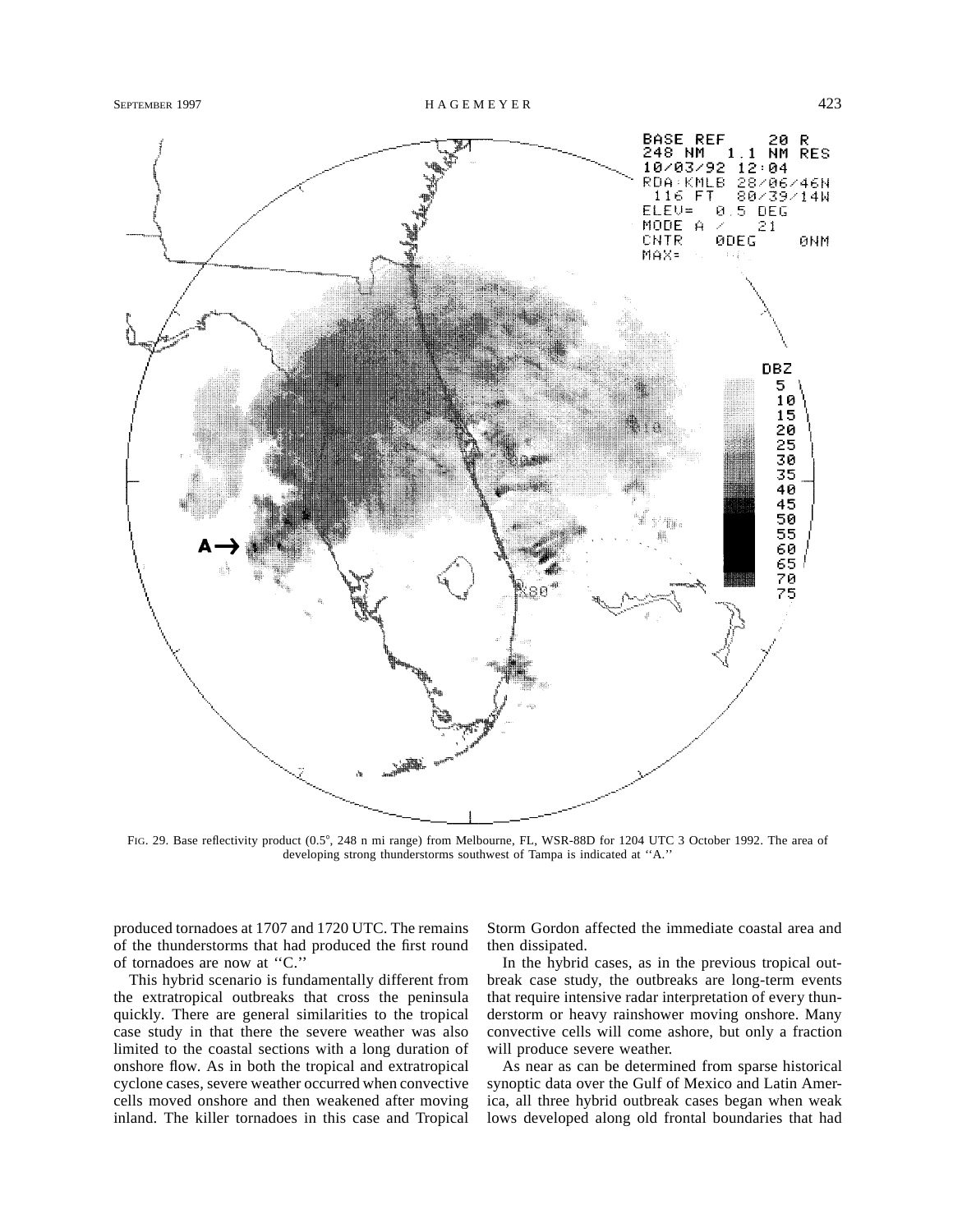

FIG. 30. Plot of tornadoes  $(\nabla)$  and severe thunderstorm winds (+) reported for the 3 October 1992 outbreak. Times are in UTC.

largely lost their thermal features over the southern or southwestern Gulf of Mexico. Subsequently surges of tropical moisture moved north toward the Florida peninsula on the east side of the developing lows. These tropical surges could generally be identified by characteristics similar to warm fronts with a very shallow slope. Showers and thunderstorms then spread over the peninsula well ahead of the approaching lows, leading to the development of a rain-cooled air mass that enhanced the weak overrunning pattern. As the lows moved northward and gradually deepened, the low-level pressure gradient increased between the lows and the subtropical ridges to their northeast creating an asymmetrical wind pattern. Low-level winds increased significantly east of the lows, and a favorable shear environment for tornadogenesis developed well east of the lows in the overrunning zone. In each case the orientation and slow movement of the hybrid cyclones caused peninsular Florida to be in a favorable shear and moisture environment for tornado and excessive rain production for 12–18 h.

Most of the tornadoes occurred in the overrunning zone very near or north of where a strong low-level jet (LLJ  $\geq$  35 kt or 17.5 m s<sup>-1</sup>) intersected the surface warm front, maximizing moisture convergence in a highly sheared, moist environment with diffluence at high levels. In each case the heavy rain phase began before the severe weather phase and continued during,

and well after, the tornado outbreak phase. The tornadic phases appeared to be associated with the approach of an upper short wave, an increase in the 850–500-mb wind speeds, and maximum shear and overrunning.

Unless a hybrid cyclone has reached, or is predicted to reach, subtropical storm intensity (sustained surface winds  $\geq 34$  kt or 17 m s<sup>-1</sup>) it is not particularly critical to belabor its categorization. Forecasters are better served by concentrating on a detailed diagnosis of the important elements that can come together to produce severe weather without forcing them to fit a generic tropical or extratropical conceptual model.

Experience with hybrid outbreaks is limited. Because of their extent and duration, they present major challenges to NWS offices that rival or exceed those of a ''typical'' hurricane. NWS offices should assume a proactive posture similar to that for hurricanes. The public can be properly alerted to the dangerous potential of these hybrid cyclones via timely statements and warnings. Emphasis should be placed on preparedness and safety advice relating to coastal zone impacts, flooding, and boating and drowning hazards as well as tornadoes and severe thunderstorms.

## **5. Concluding remarks**

A comprehensive study of peninsular Florida tornado outbreaks has been presented. This is an important forecast problem, presented completely for the first time. The climatology, mean environment, and synoptic-scale aspects of these outbreaks are now available as tools for forecasters to use and build upon to improve forecasts of hazardous weather. The importance of a detailed diagnosis of the outbreak environment and construction of future tornado proximity environments cannot be underestimated.

This study has also revealed important information that can be used in community education and preparedness efforts. However, more study is needed in this area for a state with 13 million people, most of whom live in the fragile coastal zone. For example, are tornado deaths related more to shelter quality than tornado strength? Initial evidence would tend to support the former. Especially in the case of tropical cyclone tornadoes outside the eyewall, it appears most are survivable if people are in substantial structures. Cyclones that produce tornado outbreaks can rival the effects of some hurricanes. NWS offices, the media, and public officials should consider preparing for some extratropical and hybrid cyclones in a manner similar to tropical cyclones.

A number of key relationships between the regional environment and tornado outbreak characteristics were revealed in this study. The exploitation of this information with evolving technology should result in a better understanding of the physical processes at work and, ultimately, improvements in our ability to more accurately predict tornado outbreaks on a smaller scale.

There appears to be a fundamental similarity in the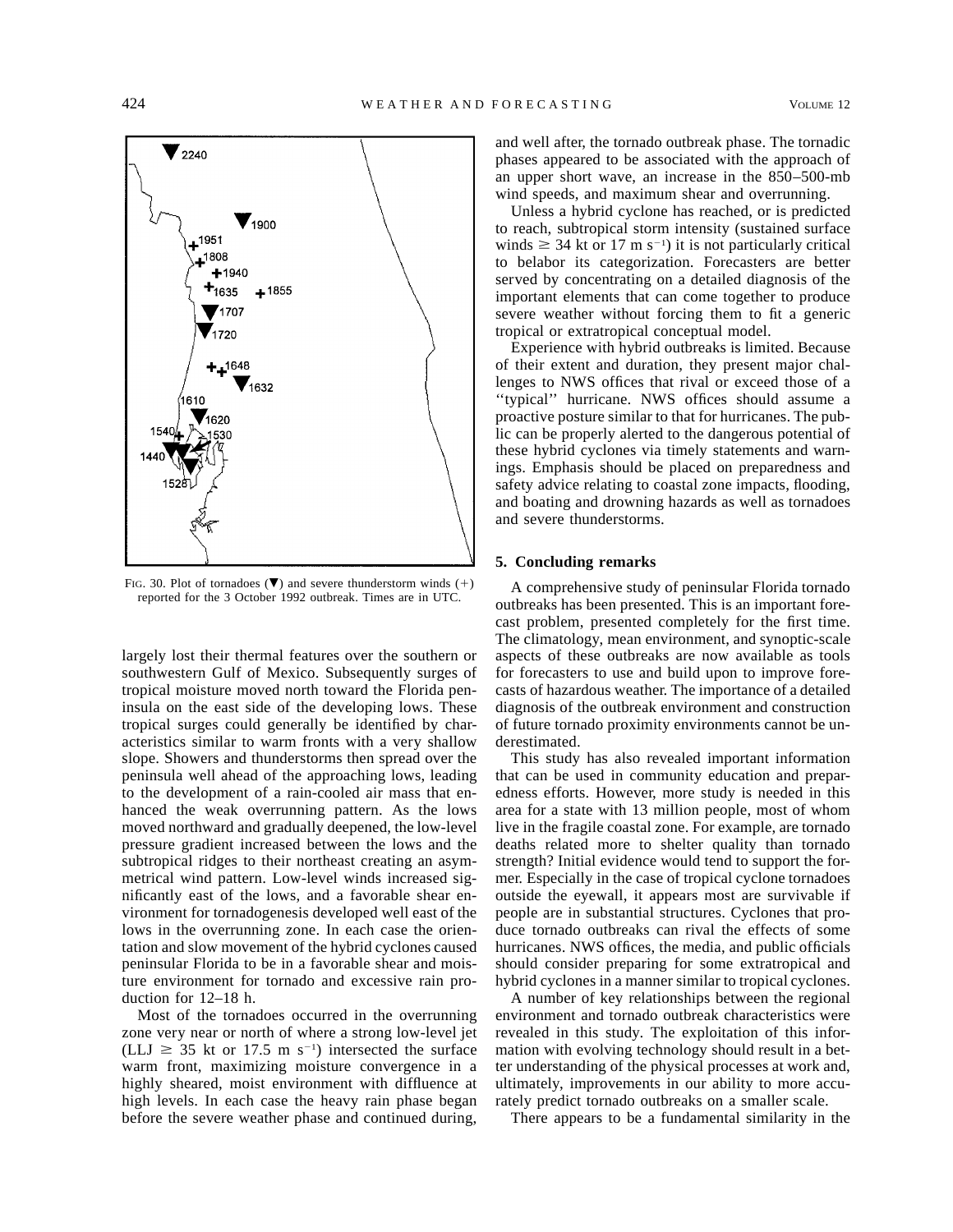

FIG. 31. Composite reflectivity product (0.54 n mi resolution, 124 n mi range) from Melbourne, FL, WSR-88D for 1743 UTC 3 October 1992. Returns below 35 dB*Z* have been filtered out. Cluster of severe thunderstorms is about to move onshore north of Tampa at ''A.'' Thunderstorms at "B" earlier produced tornadoes at 1707 and 1720 UTC. The large area of rain at "C" is the remains of thunderstorms that produced tornadoes early in the outbreak.

three peninsular Florida tornado outbreak environments and in tornado environments in other areas such as the Midwest, especially regarding shear and instability relationships. However, storm-scale morphology and mesoscale knowledge of tornadic convective initiation is still in its infancy in Florida. Nearly all recent research in severe storms in Florida has taken the case study, or mean condition, approach. This is understandable, given that only in recent years has work began on the problem in earnest. A climatological or case study approach is the logical way to begin. What is needed now is the development of rigorous conceptual models of the mesoscale environment and storm structure of the whole spectrum of convection that can produce tornadoes and tornado outbreaks. The dense network of WSR-88D Doppler radars that now exist around Florida should be turned to this task.

Complete coastal coverage by the WSR-88Ds has already improved the ability to issue timely watches and warnings. However, even with the WSR-88D, issuing tornado warnings will remain difficult due to the lack of offshore ''sea truth'' and an incomplete understanding of the air–sea–land interactions. A common element in all three types of outbreaks is the apparent rapid spinup of tornadoes in the coastal zone and often weakening inland. This phenomenon could also be due, in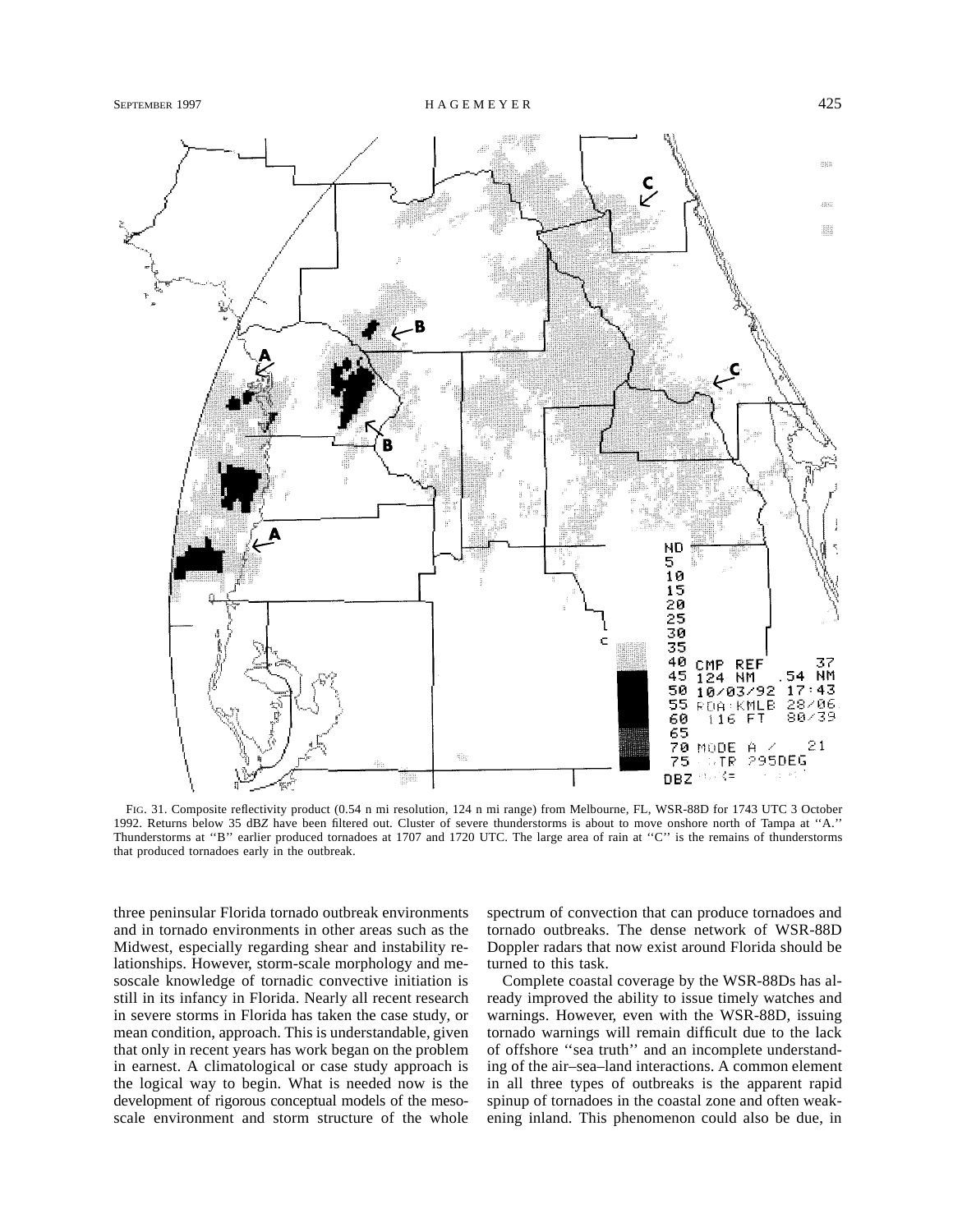part, to population density. This is a critical research area ripe for investigation.

*Acknowledgments.* Melbourne alumni Delbert Matney and Gary Schmocker assisted in the data collection, tabulation, and analysis. Much of the raw data was provided by Dan Smith and the NWS Southern Region Scientific Services Division. Harry Hassel, NWS Southern Region director, provided financial support for this study. Special thanks to the Verification Unit of the Storm Prediction Center for providing Florida tornado data. Special thanks also to an anonymous reviewer who greatly improved the manuscript.

#### REFERENCES

- Anthony, R. W., 1988: Tornado/severe thunderstorm climatology for the southeastern United States. Preprints, *15th Conf. on Severe Local Storms,* Baltimore, MD, Amer. Meteor. Soc., 511–516.
- , 1993: The synoptic environment associated with the St. Petersburg/Tampa Bay tornado outbreak on October 3, 1992. Preprints, *17th Conf. on Severe Local Storms,* St. Louis, MO, Amer. Meteor. Soc., 337–341.
- , and P. W. Leftwich Jr., 1992: Seasonal and geographic variations in verification of severe local storm watches issued by the National Severe Storms Forecast Center. Preprints, *Symp. on Weather Forecasting,* Atlanta, GA, Amer. Meteor. Soc., 125–129.
- Choy, B. K., L. Mazarowski, and P. Glitto, 1996: Tropical Storm Gordon: 72-hour rainfall totals over east central Florida and WSR-88D comparisons. NOAA Tech. Memo. NWS-SR-174, 19 pp. [Available from National Technical Information Service, 5285 Port Royal Rd., Springfield, VA 22161.]
- Colin, W. P., 1983: Severe thunderstorm and tornado outbreak over Florida, February 1–2, 1983. Preprints, *13th Conf. on Severe Local Storms,* Tulsa OK, Amer. Meteor. Soc., 17–20.
- Crowther, H. G., and G. L. Darrow, 1986: Basic thunderstorm energetics and thermodynamics. *Thunderstorm Morphology and Dynamics,* E. Kessler, Ed., University of Oklahoma Press, 59–73.
- , and J. T. Halmstad, 1994: Severe local storm warning verification for 1993. NOAA Tech. Memo. NWS NSSFC-40. [Available from National Technical Information Service, 5285 Port Royal Rd., Springfield, VA 22161.]
- Davies, J. M., 1993: The Tampa area tornadoes of October 3, 1992: An examination using hourly rotational parameters. Preprints, *13th Conf. on Weather Analysis and Forecasting,* Vienna, VA, Amer. Meteor. Soc., 494–499.
- DOC, 1950–1959: Climatological Data, National Summary. [Available from National Climatic Data Center, Asheville, NC 28801- 5001.]
- , 1993: Tampa Bay area tornadoes, October 3, 1992. Natural Disaster Survey Rep. [Available from National Weather Service, Silver Springs, MD 20910.]
- , 1994: Superstorm of March 1993, March 12–14, 1993. Natural Disaster Survey Rep. [Available from National Weather Service, Silver Springs, MD 20910.]
- Friday, E. W., Jr., 1994: The modernization and associated restructuring of the National Weather Service: An overview. *Bull. Amer. Meteor. Soc.,* **75,** 43–52.
- Fujita, T. T., 1981: Tornadoes and downbursts in the context of generalized planetary scales. *J. Atmos. Sci.,* **38,** 1511–1534.
- , 1987: U.S. tornadoes. Part 1 70-year statistics. SMRP Research Paper 218, University of Chicago, 122 pp. [Available from Office of T. Fugita, 5734 Ellis Ave., Chicago, IL 60637.]
- Galway, J. G., 1977: Some climatological aspects of tornado outbreaks. *Mon. Wea. Rev.,* **105,** 477–484.
- Garinger, L. P., and K. R. Knupp, 1993: Seasonal tornado climatology for the southeastern United States. *The Tornado: Its Structure,*

*Dynamics, Prediction, and Hazards, Geophys. Monogr.* No. 79, Amer. Geophys. Union, 445–452.

- Gentry, R. C., 1983: Genesis of tornadoes associated with hurricanes. *Mon. Wea. Rev.,* **111,** 1793–1805.
- Gerrish, H. P., 1969: Intersecting fine lines and a south Florida tornado. Preprints, *Sixth Conf. on Severe Local Storms,* Chicago, IL, Amer. Meteor. Soc., 188–191.
- Golden, J. H., 1971: Waterspouts and tornadoes over south Florida. *Mon. Wea. Rev.,* **99,** 146–154.
- Grazulis, T. P., 1990: *Significant Tornadoes 1880–1989.* Environmental Films, 685 pp.
- , 1993: *Significant Tornadoes 1680–1991.* Environmental Films, 1326 pp.
- Hagemeyer, B. C., 1991: A lower-tropospheric thermodynamic climatology for March through September: Some implications for thunderstorm forecasting. *Wea. Forecasting,* **6,** 254–270.
- , and G. K. Schmocker, 1991: Characteristics of east central Florida tornado environments. *Wea. Forecasting,* **6,** 499–514.
- , and  $\frac{1}{1992}$ : A study of central Florida tornado outbreaks. Preprints, *Symp. on Weather Forecasting,* Atlanta, GA, Amer. Meteor. Soc., 148–154.
- , and D. A. Matney, 1993a: Relationship of twenty upper air indices to central Florida tornado outbreaks. Preprints, *13th Conf. on Weather Analysis and Forecasting,* Vienna, VA, Amer. Meteor. Soc., 574–577.
- , and -, 1993b: An examination of central Florida hybrid tornado outbreaks. Preprints, *17th Conf. on Severe Local Storms,* St. Louis, MO, Amer. Meteor. Soc., 332–336.
- , and  $\longrightarrow$ , 1994: Peninsular Florida tornado outbreaks (1950– 1993). NOAA Tech. Memo. SR-151, 108 pp. [Available from National Technical Information Service, 5285 Port Royal Rd., Springfield, VA 22161.]
- , and S. J. Hodanish, 1995: Florida tornado outbreaks associated with tropical cyclones. Preprints, *21st Conf. on Hurricanes and Tropical Meteorology,* Miami, FL, Amer. Meteor. Soc., 312–314.
- Hart, J. A., and J. Korotky, 1991: The SHARP Workstation V1.50. A skew-t/hodograph analysis and research program for the IBM and compatible PC. Users manual, NOAA. [Available from NOAA, National Weather Service, Eastern Region HQS, 630 Johnson Ave., Bohemia, NY 11716-2626.]
- Hiser, H. W., 1968: Radar and synoptic analysis of the Miami tornado of 17 June 1959. *J. Appl. Meteor.,* **7,** 892–900.
- Holle, R. L., and M. W. Meier, 1980: Tornado formation from downdraft interaction in the FACE mesonetwork. *Mon. Wea. Rev.,* **108,** 1010–1028.
- Johns, R. H., and W. R. Sammler, 1989: A preliminary synoptic climatology of violent tornado outbreaks utilizing radiosonde standard level data. Preprints, *12th Conf. on Weather Analysis and Forecasting,* Monterey, CA, Amer. Meteor. Soc., 196–201. , and C. A. Doswell III, 1992: Severe local storm forecasting.
- *Wea. Forecasting,* **7,** 588–612. Klazura, G. E., and D. A. Imy, 1993: A description of the initial set
- of analysis products available from NEXRAD. *Bull. Amer. Meteor. Soc.,* **74,** 1293–1311.
- Kocin, P. J., P. N. Schumacher, R. F. Morales Jr., and L. W. Uccellini, 1995: Overview of the 12–14 March 1993 superstorm. *Bull. Amer. Meteor. Soc.,* **76,** 165–182.
- Lanicci, J. M., and T. T. Warner, 1991: A synoptic climatology of the elevated mixed-layer inversion over the southern Great Plains in spring. Part III: Relationship to severe-storms climatology. *Wea. Forecasting,* **6,** 214–226.
- Maddox, R. A., 1976: An evaluation of tornado proximity wind and stability data. *Mon. Wea. Rev.,* **104,** 133–142.
- , 1993: Diurnal low-level wind oscillation and storm-relative helicity. *The Tornado: Its Structure, Dynamics, Prediction, and Hazards, Geophys. Monogr.,* No. 79, Amer. Geophys. Union, 591–598.
- McCaul, E. W., Jr., 1991: Buoyancy and shear characteristics of hurricane-tornado environments. *Mon. Wea. Rev.,* **119,** 1954–1978.
- Neumann, C. J., B. R. Jarvinen, C. J. McAdie, and J. D. Elms, 1993: *Tropical Cyclones of the North Atlantic Ocean,* 1871–1992. His-